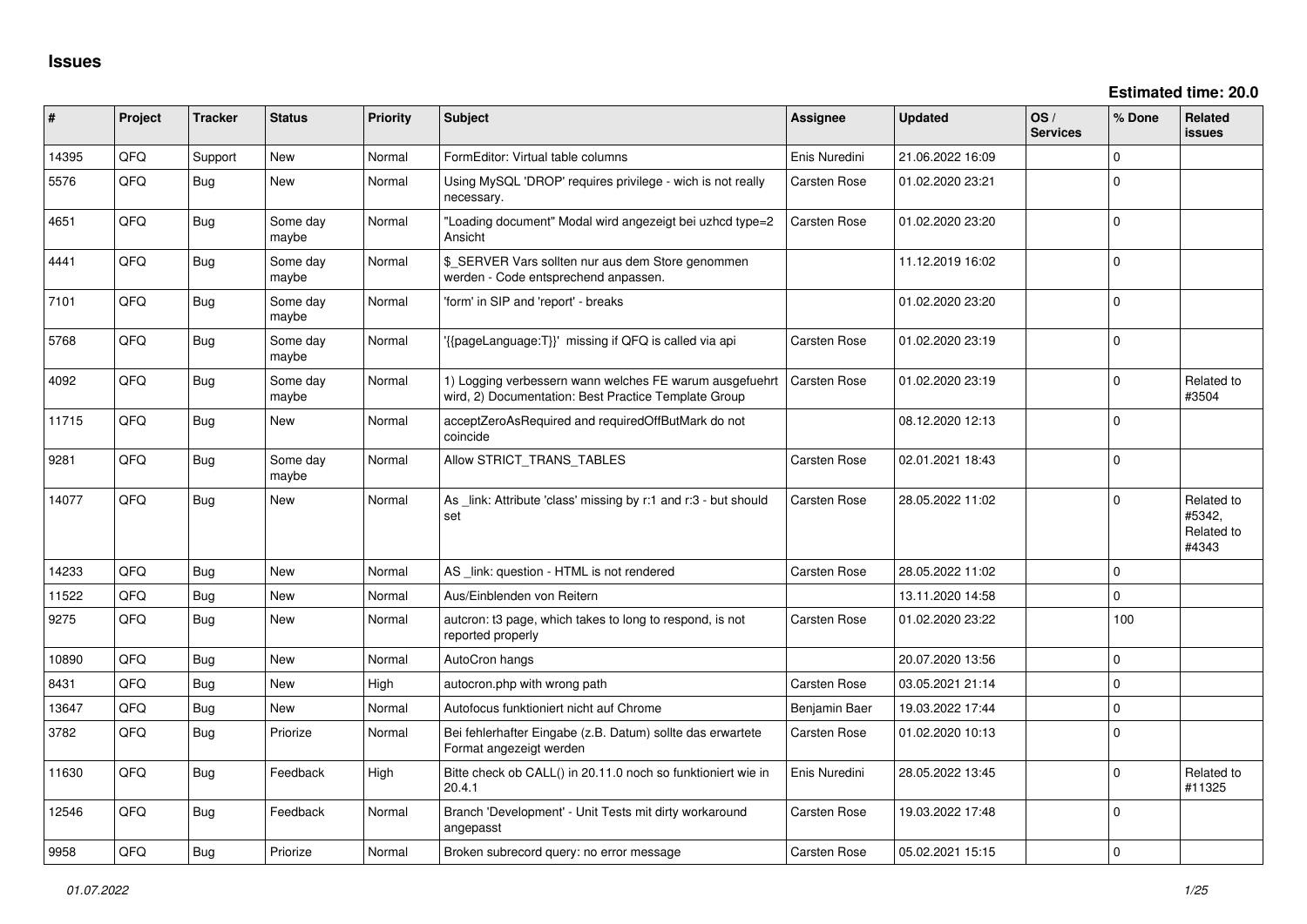| #     | Project | <b>Tracker</b> | <b>Status</b>     | <b>Priority</b> | <b>Subject</b>                                                                                                                | <b>Assignee</b>     | <b>Updated</b>   | OS/<br><b>Services</b> | % Done      | Related<br><b>issues</b> |
|-------|---------|----------------|-------------------|-----------------|-------------------------------------------------------------------------------------------------------------------------------|---------------------|------------------|------------------------|-------------|--------------------------|
| 9177  | QFQ     | Bug            | New               | Normal          | Bug? QFQ tries to save an action FE, which has real<br>existing column name                                                   | <b>Carsten Rose</b> | 01.02.2020 23:22 |                        | $\Omega$    |                          |
| 13451 | QFQ     | <b>Bug</b>     | New               | Normal          | Character Counter / Max Character: Problem in Safari                                                                          | Carsten Rose        | 15.04.2022 17:18 |                        | $\mathbf 0$ |                          |
| 9669  | QFQ     | <b>Bug</b>     | Some day<br>maybe | Normal          | Checkbox / Template Group: radio/checkbox visible broken<br>after 'add'                                                       | Carsten Rose        | 16.06.2021 13:47 |                        | $\mathbf 0$ | Related to<br>#8091      |
| 11752 | QFQ     | Bug            | New               | Normal          | checkbox renders multiple input elements with same name                                                                       | Carsten Rose        | 17.12.2020 14:58 |                        | $\mathbf 0$ | Related to<br>#11750     |
| 9691  | QFQ     | Bug            | In Progress       | Normal          | Checkbox: dynamic update > readonly                                                                                           | Carsten Rose        | 01.02.2020 23:22 |                        | 50          | Related to<br>#9834      |
| 11057 | QFQ     | Bug            | New               | High            | Checkboxes ohne span.checkmark im Report werden<br>ausgeblendet                                                               | Benjamin Baer       | 03.05.2021 21:12 |                        | $\mathbf 0$ | Related to<br>#11039     |
| 4279  | QFQ     | Bug            | Some day<br>maybe | High            | config.linkVars lost                                                                                                          | Carsten Rose        | 03.05.2021 21:14 |                        | $\mathbf 0$ |                          |
| 3349  | QFQ     | Bug            | Some day<br>maybe | Normal          | config.qfq.ini: a) vertraegt keine '=' im Value (z.B. Passwort),<br>b) Values sollten in ticks einschliessbar sein (spaces, ) | Carsten Rose        | 11.12.2019 16:02 |                        | $\mathbf 0$ |                          |
| 12714 | QFQ     | Bug            | New               | Normal          | Conversion of GIF to PDF broken when GIF contains Alpha.                                                                      | Carsten Rose        | 19.03.2022 17:49 |                        | $\mathbf 0$ |                          |
| 12327 | QFQ     | Bug            | New               | Normal          | Copy to clipboard: Glyphicon can not be changed                                                                               | Carsten Rose        | 27.12.2021 17:59 |                        | $\mathbf 0$ |                          |
| 13767 | QFQ     | Bug            | Feedback          | Normal          | date/time-picker: required shows up/down button orange                                                                        | Enis Nuredini       | 16.05.2022 23:16 |                        | $\mathbf 0$ |                          |
| 14303 | QFQ     | Bug            | ToDo              | Normal          | datetime broken with picker                                                                                                   | Enis Nuredini       | 17.06.2022 09:02 |                        | $\Omega$    | Related to<br>#12630     |
| 3130  | QFQ     | Bug            | Some day<br>maybe | Normal          | Debug Info's nicht korrekt nach 'New > Save'.                                                                                 | Carsten Rose        | 11.12.2019 16:03 |                        | $\mathbf 0$ | Related to<br>#3253      |
| 13460 | QFQ     | Bug            | New               | Normal          | Doc: Password set/reset  password should not processed<br>with 'html encode'                                                  | Carsten Rose        | 19.03.2022 17:46 |                        | $\Omega$    |                          |
| 14377 | QFQ     | <b>Bug</b>     | New               | Normal          | Documentation > General Tips: white page after migration                                                                      | Enis Nuredini       | 19.06.2022 16:37 |                        | $\mathbf 0$ |                          |
| 8316  | QFQ     | <b>Bug</b>     | Feedback          | Normal          | Documentation/Behaviour for Nested Queries and<br>Record-Store confusing                                                      | Nicola Chiapolini   | 20.11.2019 09:14 |                        | $\mathbf 0$ |                          |
| 4293  | QFQ     | Bug            | Some day<br>maybe | Normal          | Download broken if token 'd:' is missing - but no error<br>message                                                            | Carsten Rose        | 11.12.2019 16:03 |                        | $\mathbf 0$ | Related to<br>#7514      |
| 5221  | QFQ     | Bug            | New               | High            | Download Dialog: Bleibt stehen in FF wenn Datei<br>automatisch gespeichert wird.                                              | Carsten Rose        | 03.05.2021 21:14 |                        | $\Omega$    |                          |
| 9975  | QFQ     | Bug            | Priorize          | Normal          | Dropdown Menu: 'r:3' broken                                                                                                   | Carsten Rose        | 01.02.2020 10:13 |                        | $\mathbf 0$ |                          |
| 12670 | QFQ     | <b>Bug</b>     | New               | High            | Dropdown-Menu classes können nicht mehr angegeben<br>werden                                                                   | Carsten Rose        | 07.12.2021 17:19 |                        | $\mathbf 0$ |                          |
| 4583  | QFQ     | <b>Bug</b>     | Some day<br>maybe | Normal          | Dynamic Update bei TypeAhead Feldern                                                                                          | Carsten Rose        | 01.02.2020 23:19 |                        | $\mathbf 0$ |                          |
| 2665  | QFQ     | Bug            | Priorize          | Normal          | Dynamic Update funktioniert nicht, wenn beim<br>entsprechenden FormElement eine size angegeben ist.                           | Benjamin Baer       | 03.01.2022 08:12 |                        | $30\,$      |                          |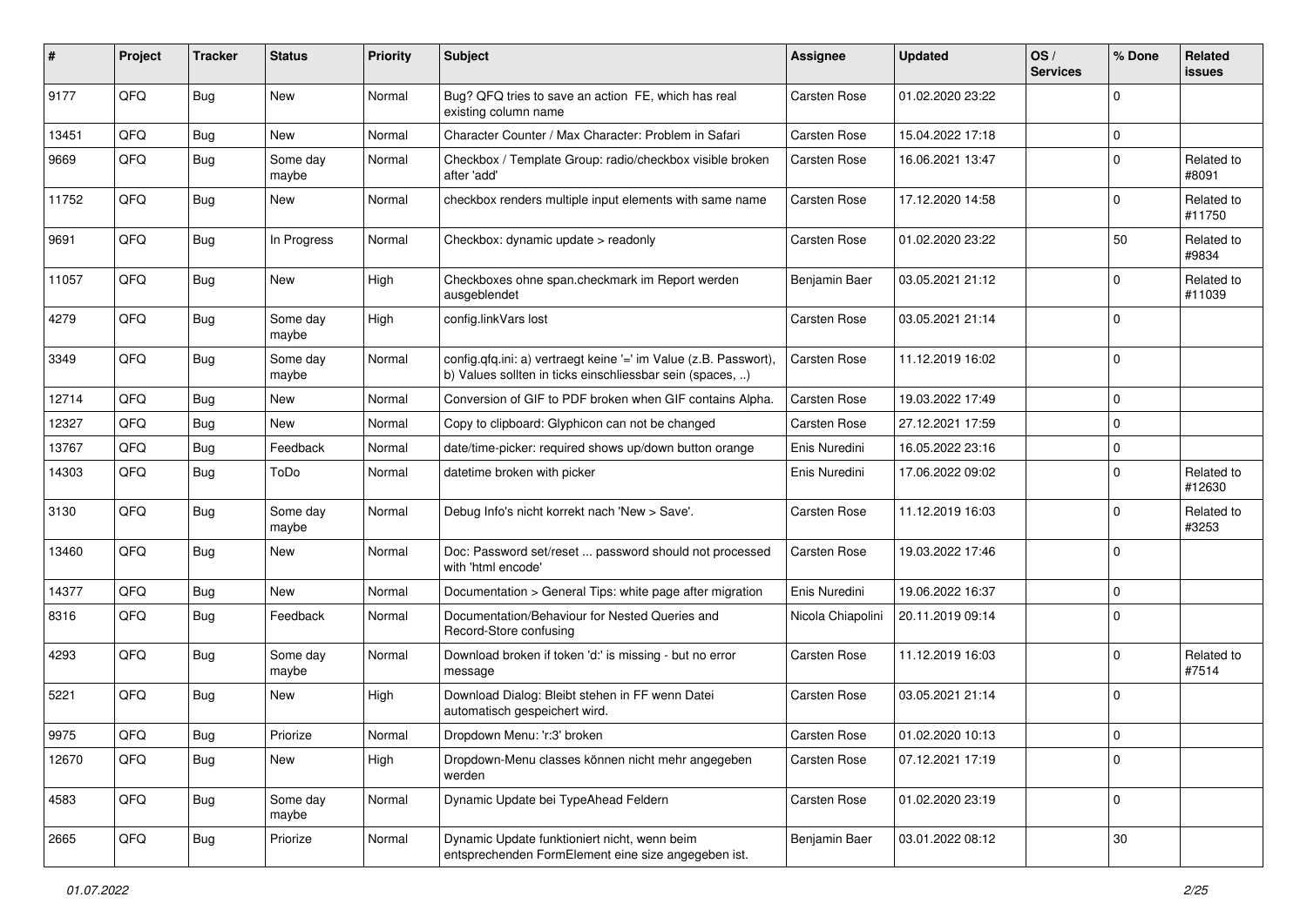| $\vert$ # | Project | <b>Tracker</b> | <b>Status</b>     | <b>Priority</b> | <b>Subject</b>                                                                                                   | Assignee      | <b>Updated</b>   | OS/<br><b>Services</b> | % Done      | Related<br><b>issues</b>                                                                                                       |
|-----------|---------|----------------|-------------------|-----------------|------------------------------------------------------------------------------------------------------------------|---------------|------------------|------------------------|-------------|--------------------------------------------------------------------------------------------------------------------------------|
| 3811      | QFQ     | <b>Bug</b>     | Some day<br>maybe | Normal          | Dynamic Update: extraButtonInfo - Text aktualisieren                                                             | Carsten Rose  | 11.12.2019 16:03 |                        | $\Omega$    | Related to<br>#11517                                                                                                           |
| 8106      | QFQ     | <b>Bug</b>     | Some day<br>maybe | Normal          | Dynamic Update: Feld kann nicht auf empty zurückgesetzt<br>werden                                                | Carsten Rose  | 11.12.2019 16:01 |                        | $\Omega$    |                                                                                                                                |
| 11195     | QFQ     | <b>Bug</b>     | New               | Low             | Dynamic Update: Note not updated if new text is empty<br>(v20.4)                                                 |               | 25.09.2020 11:14 |                        | $\mathbf 0$ |                                                                                                                                |
| 3682      | QFQ     | <b>Bug</b>     | Some day<br>maybe | Normal          | Dynamic update: Radio buttons                                                                                    | Carsten Rose  | 11.12.2019 16:02 |                        | $\Omega$    |                                                                                                                                |
| 7002      | QFQ     | <b>Bug</b>     | New               | Normal          | Dynamic Update: row does not disappear / appear                                                                  | Carsten Rose  | 01.02.2020 23:22 |                        | 0           |                                                                                                                                |
| 9783      | QFQ     | Bug            | New               | Normal          | Email with special characters                                                                                    | Carsten Rose  | 01.02.2020 23:22 |                        | $\Omega$    |                                                                                                                                |
| 12989     | QFQ     | <b>Bug</b>     | New               | Normal          | empty string does not trigger dynamic update                                                                     | Enis Nuredini | 28.05.2022 11:09 |                        | 0           |                                                                                                                                |
| 10759     | QFQ     | <b>Bug</b>     | New               | Normal          | emptyMeansNull - Feld falsch aktualisiert                                                                        |               | 12.11.2020 23:45 |                        | $\Omega$    |                                                                                                                                |
| 13689     | QFQ     | <b>Bug</b>     | New               | Normal          | Enter auf Eingabefeld mit ungültigem Wert führt zu blurry<br>Seite                                               | Enis Nuredini | 28.05.2022 10:53 |                        | $\Omega$    | Related to<br>#14245, Has<br>duplicate<br>#11891                                                                               |
| 12066     | QFQ     | <b>Bug</b>     | New               | High            | enterAsSubmit: Forward wird nicht ausgeführt                                                                     | Enis Nuredini | 29.05.2022 09:23 |                        | $\Omega$    |                                                                                                                                |
| 9013      | QFQ     | Bug            | New               | Normal          | Error in Twig template not handled                                                                               | Carsten Rose  | 20.10.2021 13:43 |                        | $\mathbf 0$ |                                                                                                                                |
| 6677      | QFQ     | Bug            | New               | Normal          | Error message FE Action Element: no/wrong FE reference<br>who cause the problem.                                 | Carsten Rose  | 01.02.2020 23:21 |                        | $\Omega$    |                                                                                                                                |
| 7547      | QFQ     | <b>Bug</b>     | New               | Normal          | Error Message in afterSave: wrong parameter column<br>reported                                                   | Carsten Rose  | 01.02.2020 23:22 |                        | $\Omega$    |                                                                                                                                |
| 6912      | QFQ     | <b>Bug</b>     | New               | Normal          | error Message Var 'deadline' already set in SIP - in Form<br>with FE.value={{deadline:R:::{{deadlinePeriod:Y}}}} | Carsten Rose  | 01.02.2020 23:21 |                        | $\Omega$    |                                                                                                                                |
| 9127      | QFQ     | Bug            | New               | Normal          | Error Message: change 'roll over' color - text not readable                                                      | Carsten Rose  | 01.02.2020 23:22 |                        | $\mathbf 0$ |                                                                                                                                |
| 4328      | QFQ     | <b>Bug</b>     | Some day<br>maybe | Normal          | Error Message: Show FE name/number on problems in FE                                                             | Carsten Rose  | 01.02.2020 23:20 |                        | $\mathbf 0$ |                                                                                                                                |
| 10324     | QFQ     | Bug            | New               | Normal          | Excel Export mit Template funktioniert nur, wenn Template<br>vor uid kommt                                       |               | 30.03.2020 11:20 |                        | 0           | Related to<br>#10257                                                                                                           |
| 11517     | QFQ     | <b>Bug</b>     | In Progress       | Normal          | extraButtonInfo Broken for multiple FormElements                                                                 | Carsten Rose  | 12.05.2022 13:12 |                        | $\Omega$    | Related to<br>#7890,<br>Related to<br>#3811, Has<br>duplicate<br>#10905, Has<br>duplicate<br>#10553, Has<br>duplicate<br>#6779 |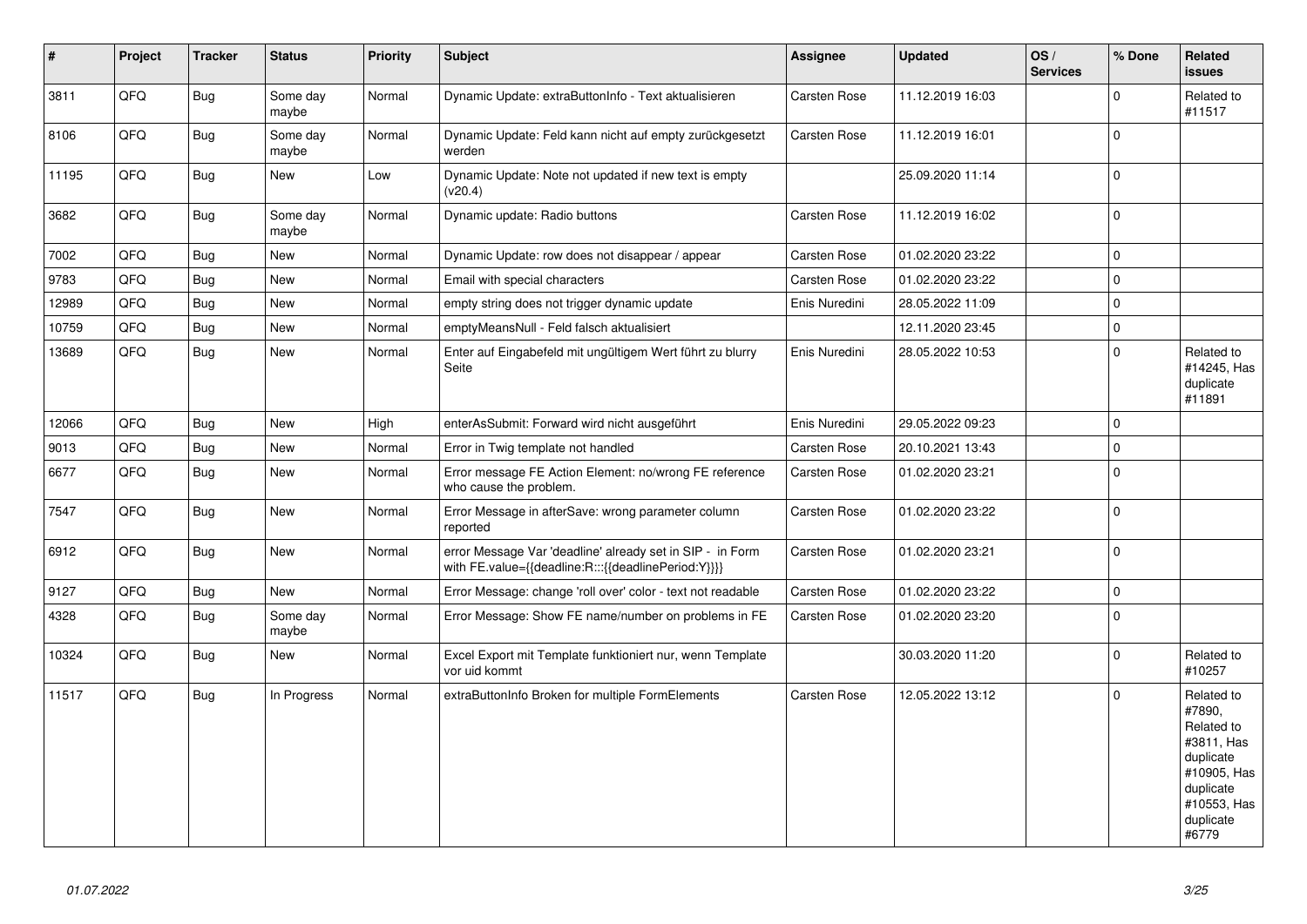| #     | Project        | <b>Tracker</b> | <b>Status</b>     | <b>Priority</b> | Subject                                                                                                              | Assignee            | <b>Updated</b>   | OS/<br><b>Services</b> | % Done      | Related<br><b>issues</b>                     |
|-------|----------------|----------------|-------------------|-----------------|----------------------------------------------------------------------------------------------------------------------|---------------------|------------------|------------------------|-------------|----------------------------------------------|
| 4528  | QFQ            | <b>Bug</b>     | Some day<br>maybe | Normal          | extraButtonLock mit SQLAhead Bug                                                                                     | Carsten Rose        | 01.02.2020 23:19 |                        | $\mathbf 0$ |                                              |
| 9862  | QFQ            | <b>Bug</b>     | Priorize          | Normal          | Failed writing to sql mail qfq.log should throw an exception                                                         | Carsten Rose        | 01.02.2020 10:13 |                        | $\mathbf 0$ |                                              |
| 9531  | QFQ            | <b>Bug</b>     | New               | High            | FE File: Dynamic Update / modeSql / required detected even<br>it not set                                             | <b>Carsten Rose</b> | 11.06.2021 20:32 |                        | $\mathbf 0$ | Related to<br>#12398                         |
| 3750  | QFQ            | Bug            | Some day<br>maybe | Normal          | FE in a row: if one violates check, all are red                                                                      | Carsten Rose        | 11.12.2019 16:03 |                        | $\mathbf 0$ |                                              |
| 12040 | QFQ            | <b>Bug</b>     | New               | Normal          | FE Mode 'hidden' für zwei FEs auf einer Zeile                                                                        | Carsten Rose        | 18.02.2021 10:13 |                        | $\mathbf 0$ |                                              |
| 3547  | QFQ            | <b>Bug</b>     | New               | Normal          | FE of type 'note' causes writing of empty fields.                                                                    | Carsten Rose        | 01.02.2020 23:21 |                        | $\pmb{0}$   |                                              |
| 7656  | QFQ            | Bug            | Priorize          | Normal          | FE with required, 'pattern' and 'extraButtonLock': always<br>complain about missing value                            | Carsten Rose        | 01.02.2020 10:13 |                        | $\mathbf 0$ |                                              |
| 5021  | QFQ            | <b>Bug</b>     | Some day<br>maybe | Normal          | FE.typ=extra - during save displays error 'datum2' already<br>filled in STORE_SIP - the value is stored nevertheless | Carsten Rose        | 01.02.2020 23:19 |                        | $\mathbf 0$ | Related to<br>#3875                          |
| 5559  | QFQ            | <b>Bug</b>     | <b>New</b>        | Normal          | FE.type = Upload: 'accept' might contain variables                                                                   | Carsten Rose        | 11.05.2020 21:23 |                        | $\mathbf 0$ |                                              |
| 8049  | QFQ            | <b>Bug</b>     | <b>New</b>        | Normal          | FE.type=note, column 'value': text moves some pixel to top<br>after save                                             | Carsten Rose        | 01.02.2020 23:22 |                        | $\mathbf 0$ |                                              |
| 9317  | QFQ            | Bug            | New               | Normal          | FE.type=note: with dynamic show/hidden an empty label<br>causes trouble                                              | Carsten Rose        | 01.02.2020 23:22 |                        | $\mathbf 0$ |                                              |
| 5877  | QFQ            | Bug            | Some day<br>maybe | Normal          | FE.type=note:bsColumn strange behaviour                                                                              |                     | 01.02.2020 23:19 |                        | $\mathbf 0$ |                                              |
| 7899  | QFQ            | <b>Bug</b>     | New               | High            | Fe.type=password / retype / required: always complain about   Carsten Rose<br>missing value                          |                     | 03.05.2021 21:14 |                        | $\mathbf 0$ |                                              |
| 10082 | QFQ            | <b>Bug</b>     | <b>New</b>        | Normal          | FE.type=SELECT - 'sanatize' Class                                                                                    | Carsten Rose        | 07.05.2020 09:36 |                        | $\mathbf 0$ | Related to<br>#10081                         |
| 9347  | QFQ            | Bug            | <b>New</b>        | High            | FE.type=upload with dynamic show/hidden: required not<br>detected                                                    | Carsten Rose        | 12.06.2021 10:40 |                        | $\mathbf 0$ | Related to<br>#5305,<br>Related to<br>#12398 |
| 8037  | QFQ            | <b>Bug</b>     | Priorize          | Normal          | FE.type=upload (advanced mode): {{slaveld:V}} missing<br>during dynamic update                                       | Carsten Rose        | 01.02.2020 10:13 |                        | $\mathbf 0$ |                                              |
| 9534  | QFQ            | Bug            | Priorize          | Urgent          | FE.type=upload: 'Unknown Mode: ID"                                                                                   | Carsten Rose        | 03.05.2021 21:14 |                        | $\mathbf 0$ | Related to<br>#9532                          |
| 9533  | $\mathsf{QFQ}$ | <b>Bug</b>     | New               | Normal          | FE.type=upload: Check in 'beforeSave' if upload is given                                                             | Carsten Rose        | 01.02.2020 23:22 |                        | 0           | Related to<br>#11523                         |
| 7512  | QFQ            | <b>Bug</b>     | New               | Normal          | FE: inputType=number >> 'pattern' is not respected                                                                   | Carsten Rose        | 01.02.2020 23:22 |                        | $\mathbf 0$ |                                              |
| 10937 | QFQ            | <b>Bug</b>     | New               | Normal          | Fehler mit abhängigen Select- Feldern beim Positionieren                                                             | Carsten Rose        | 12.11.2020 23:45 |                        | $\pmb{0}$   |                                              |
| 6462  | QFQ            | <b>Bug</b>     | New               | Normal          | File Upload: Nutzlose Fehlermeldung wenn Datei zu gross                                                              | Carsten Rose        | 01.02.2020 23:21 |                        | 0           | Related to<br>#6139                          |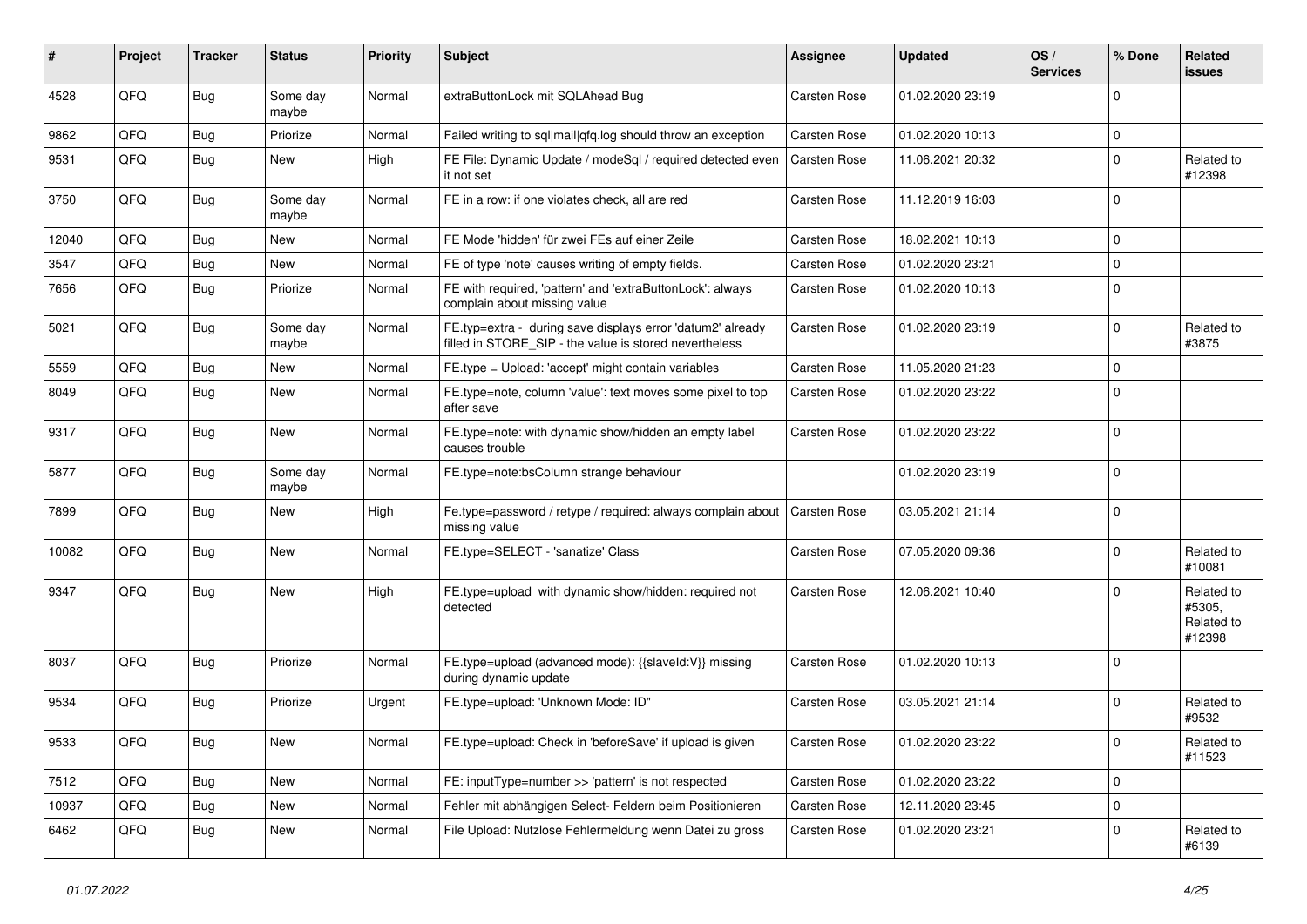| #     | Project        | <b>Tracker</b> | <b>Status</b>     | <b>Priority</b> | <b>Subject</b>                                                                                                                                      | Assignee            | <b>Updated</b>   | OS/<br><b>Services</b> | % Done              | <b>Related</b><br><b>issues</b>              |
|-------|----------------|----------------|-------------------|-----------------|-----------------------------------------------------------------------------------------------------------------------------------------------------|---------------------|------------------|------------------------|---------------------|----------------------------------------------|
| 13716 | QFQ            | <b>Bug</b>     | <b>New</b>        | High            | Firefox ask to store username/password                                                                                                              | Enis Nuredini       | 30.05.2022 09:31 |                        | $\mathbf 0$         | Related to<br>#13827                         |
| 4756  | QFQ            | <b>Bug</b>     | New               | Normal          | Form dirty even nothing changes                                                                                                                     | Carsten Rose        | 11.12.2019 16:16 |                        | $\mathbf 0$         |                                              |
| 14322 | QFQ            | <b>Bug</b>     | New               | Normal          | Form Load: by default no scroll (save & close should be<br>visible)                                                                                 | Enis Nuredini       | 15.06.2022 14:12 |                        | $\mathbf 0$         | Related to<br>#14321,<br>Related to<br>#6232 |
| 5557  | QFQ            | Bug            | Some day<br>maybe | Normal          | Form load: STORE_RECORD filled, but should be empty                                                                                                 | <b>Carsten Rose</b> | 01.02.2020 23:19 |                        | $\Omega$            |                                              |
| 14245 | QFQ            | Bug            | New               | Normal          | Form Save Btn bleibt disabled wenn Datumsfeld über<br>Datepicker geändert                                                                           | Enis Nuredini       | 27.05.2022 13:45 |                        | $\mathbf 0$         | Related to<br>#13689                         |
| 12581 | QFQ            | <b>Bug</b>     | <b>New</b>        | Normal          | Form.forward=close: Record 'new' in new browser tab > save<br>(& close) >> Form is not reloaded with new created record id<br>and stays in mode=new | Carsten Rose        | 19.03.2022 17:48 |                        | $\mathbf 0$         |                                              |
| 9773  | QFQ            | <b>Bug</b>     | <b>New</b>        | Normal          | form.parameter.formModeGlobal=requiredOff                                                                                                           | Carsten Rose        | 01.02.2020 15:56 |                        | $\mathbf 0$         |                                              |
| 12468 | QFQ            | <b>Bug</b>     | New               | Urgent          | Form: update Form.title after save                                                                                                                  | Carsten Rose        | 03.05.2021 21:12 |                        | $\mathbf 0$         |                                              |
| 8083  | QFQ            | <b>Bug</b>     | New               | High            | FormEditor: primary table list does not respect<br>'indexDb={{indexData:Y}}'                                                                        | Carsten Rose        | 03.05.2021 21:14 |                        | $\Omega$            | Has<br>duplicate<br>#6678                    |
| 4008  | QFQ            | <b>Bug</b>     | Some day<br>maybe | Normal          | FormElemen.type=sendmail: wrong 'TO' if 'real<br>name <rea@mail.to>' is used</rea@mail.to>                                                          | Carsten Rose        | 11.12.2019 16:03 |                        | $\mathbf 0$         |                                              |
| 7890  | QFQ            | Bug            | New               | Normal          | FormElement 'required': extraButtonInfo not aligned                                                                                                 | Carsten Rose        | 11.06.2021 21:17 |                        | $\mathbf 0$         | Related to<br>#11517                         |
| 10322 | QFQ            | <b>Bug</b>     | New               | Normal          | FormElement / Radio: missing column 'enum' >> FE not<br>reported                                                                                    | Carsten Rose        | 07.05.2020 09:37 |                        | $\mathbf 0$         |                                              |
| 8891  | QFQ            | <b>Bug</b>     | New               | High            | formSubmitLog: do not log passwords                                                                                                                 | Enis Nuredini       | 25.03.2022 09:06 |                        | $\mathbf 0$         |                                              |
| 3570  | QFQ            | <b>Bug</b>     | Some day<br>maybe | High            | Formular mit prmitnew permitEdit=Always wird nicht<br>aufgerufen (ist leer)                                                                         | Carsten Rose        | 03.05.2021 21:14 |                        | $\mathbf 0$         |                                              |
| 9898  | QFQ            | Bug            | Feedback          | Normal          | Formular trotz Timeout gespeichert                                                                                                                  | Benjamin Baer       | 01.02.2020 15:56 |                        | $\mathbf 0$         |                                              |
| 14283 | QFQ            | <b>Bug</b>     | Priorize          | Normal          | HEIC / HEIF convert doesn't trigger                                                                                                                 | Carsten Rose        | 19.06.2022 16:37 |                        | $\mathbf 0$         |                                              |
| 9126  | QFQ            | <b>Bug</b>     | Some day<br>maybe | Normal          | hidden Form elements are present in page source                                                                                                     |                     | 02.01.2021 18:41 |                        | $\mathbf 0$         |                                              |
| 11347 | $\mathsf{QFQ}$ | Bug            | Feedback          | Normal          | If Bedingungen funktionieren nicht korrekt                                                                                                          | Christoph Fuchs     | 21.03.2021 20:37 |                        | $\pmb{0}$           |                                              |
| 12513 | QFQ            | <b>Bug</b>     | New               | High            | Implement server side check of maxlength                                                                                                            | Carsten Rose        | 07.12.2021 17:19 |                        | $\mathsf{O}\xspace$ |                                              |
| 14091 | QFQ            | Bug            | New               | Normal          | inconsistent template path for twig                                                                                                                 | Carsten Rose        | 19.04.2022 18:36 |                        | $\pmb{0}$           |                                              |
| 4659  | QFQ            | Bug            | Some day<br>maybe | Normal          | infoButtonExtra                                                                                                                                     | Carsten Rose        | 01.02.2020 23:20 |                        | $\pmb{0}$           |                                              |
| 14305 | QFQ            | <b>Bug</b>     | New               | Normal          | Inline Report editing does not create history entries                                                                                               | Carsten Rose        | 10.06.2022 11:55 |                        | $\pmb{0}$           |                                              |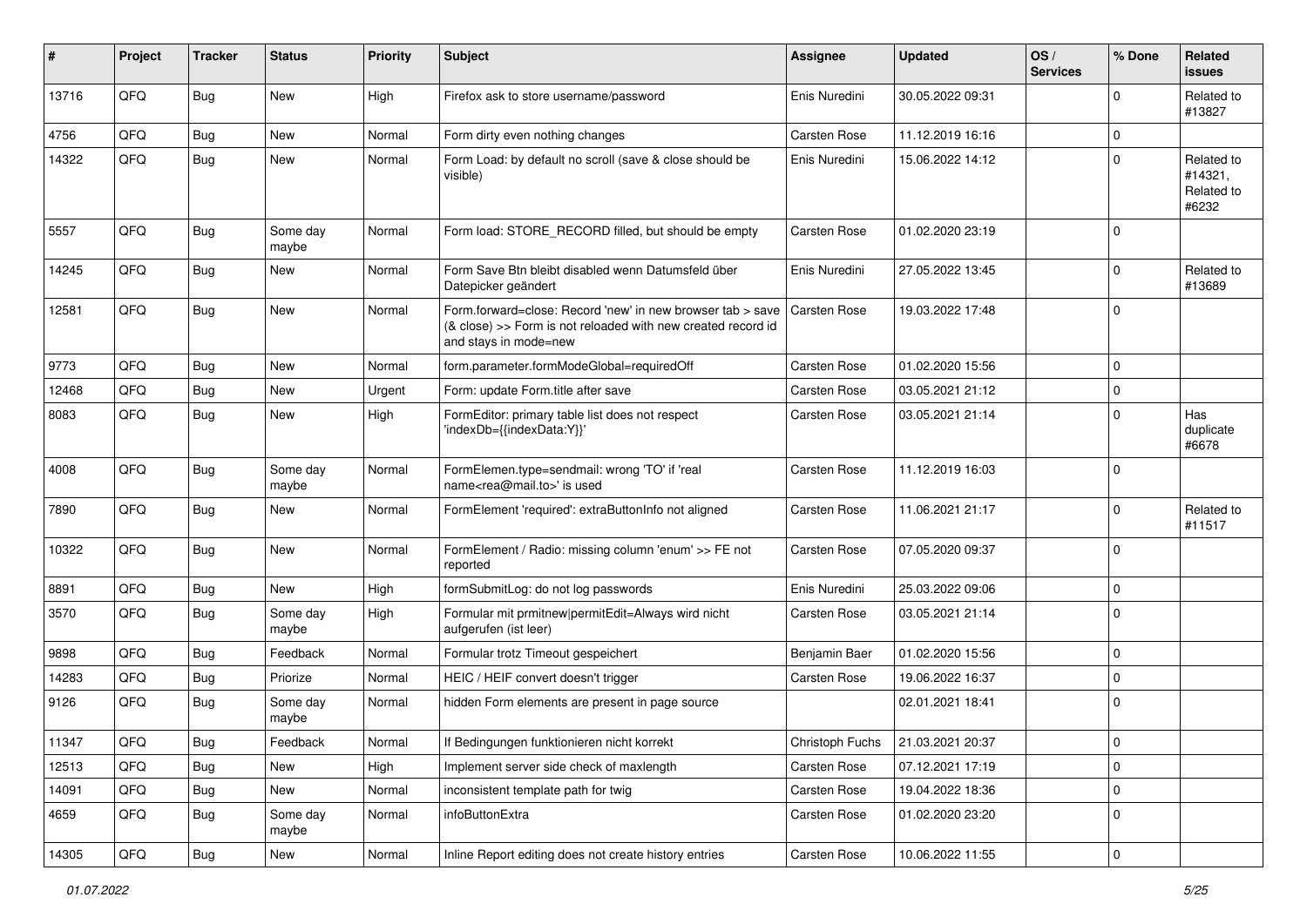| #     | Project | <b>Tracker</b> | <b>Status</b>     | <b>Priority</b> | <b>Subject</b>                                                                                           | <b>Assignee</b>     | <b>Updated</b>   | OS/<br><b>Services</b> | % Done      | Related<br><b>issues</b>                                                |
|-------|---------|----------------|-------------------|-----------------|----------------------------------------------------------------------------------------------------------|---------------------|------------------|------------------------|-------------|-------------------------------------------------------------------------|
| 9834  | QFQ     | <b>Bug</b>     | Priorize          | Normal          | Input elements with tag 'disabled' are missing on<br>form-submit: server option 'processReadOnly' broken | Carsten Rose        | 07.12.2021 16:43 |                        | $\Omega$    | Related to<br>#9691.<br>Related to<br>#5305, Has<br>duplicate<br>#12331 |
| 6566  | QFQ     | Bug            | Priorize          | Normal          | Link Function 'delete': provided parameter missing on page<br>reload                                     | Benjamin Baer       | 03.01.2022 08:08 |                        | $\mathbf 0$ |                                                                         |
| 5459  | QFQ     | <b>Bug</b>     | <b>New</b>        | High            | Multi DB: spread system tables between 'QFQ' and 'Data'-DB                                               | <b>Carsten Rose</b> | 03.05.2021 21:14 |                        | $\Omega$    | Related to<br>#4720                                                     |
| 10508 | QFQ     | Bug            | New               | High            | Multi Form broken on Multi DB Instance                                                                   | <b>Carsten Rose</b> | 03.05.2021 21:12 |                        | $\mathbf 0$ |                                                                         |
| 13331 | QFQ     | Bug            | New               | Normal          | Multi Form: Clear Icon misplaced                                                                         | Carsten Rose        | 19.03.2022 17:47 |                        | $\Omega$    |                                                                         |
| 13332 | QFQ     | <b>Bug</b>     | New               | Normal          | Multi Form: Required Felder werden visuell nicht markiert.                                               | Carsten Rose        | 19.03.2022 17:47 |                        | $\mathbf 0$ |                                                                         |
| 12325 | QFQ     | Bug            | Priorize          | Normal          | MultiDB form.dblndex not working for report syntax                                                       | Carsten Rose        | 07.09.2021 13:37 |                        | $\Omega$    | Related to<br>#12145,<br>Related to<br>#12314                           |
| 11695 | QFQ     | Bug            | <b>New</b>        | Normal          | MultiForm required FE Error                                                                              | Carsten Rose        | 04.12.2020 13:34 |                        | $\mathbf 0$ |                                                                         |
| 11667 | QFQ     | Bug            | <b>New</b>        | Normal          | MySQL mariadb-server-10.3: Incorrect datetime value                                                      | <b>Carsten Rose</b> | 03.05.2021 20:48 |                        | $\mathbf 0$ |                                                                         |
| 4546  | QFQ     | <b>Bug</b>     | Some day<br>maybe | Normal          | NH: SIP storage is destroyed                                                                             |                     | 01.02.2020 23:20 |                        | $\mathbf 0$ |                                                                         |
| 3613  | QFQ     | <b>Bug</b>     | Some day<br>maybe | Normal          | note /note unchecked -> note div (col-md) wird weiterhin<br>gerendert                                    | Elias Villiger      | 01.02.2020 23:19 |                        | 100         |                                                                         |
| 12133 | QFQ     | Bug            | <b>New</b>        | Normal          | NPM, phpSpreadSheet aktualisieren                                                                        | <b>Carsten Rose</b> | 15.03.2021 09:04 |                        | $\mathbf 0$ |                                                                         |
| 7685  | QFQ     | <b>Bug</b>     | <b>New</b>        | Normal          | Open FormElement from QFQ error message and save<br>modified record: error about missing {{formId:F}}    | <b>Carsten Rose</b> | 01.02.2020 23:22 |                        | $\Omega$    |                                                                         |
| 14175 | QFQ     | <b>Bug</b>     | In Progress       | Normal          | Opening a form with no QFQ Session cookie fails                                                          | Carsten Rose        | 03.06.2022 10:40 |                        | $\Omega$    |                                                                         |
| 7650  | QFQ     | <b>Bug</b>     | <b>New</b>        | High            | Optional do not show 'required' sign on FormElement                                                      | Carsten Rose        | 03.05.2021 21:14 |                        | $\mathbf 0$ |                                                                         |
| 8668  | QFQ     | Bug            | New               | High            | Pill disabled: dyamic mode 'hidden' not respected - FE is still<br>required                              | <b>Carsten Rose</b> | 03.05.2021 21:14 |                        | $\mathbf 0$ |                                                                         |
| 2063  | QFQ     | Bug            | Some day<br>maybe | Normal          | Pills auf 'inaktiv' setzen falls keine Element auf dem Pill<br>sichtbar sind.                            | Benjamin Baer       | 11.12.2019 16:03 |                        | $\mathbf 0$ | Related to<br>#3752                                                     |
| 11668 | QFQ     | Bug            | <b>New</b>        | Normal          | Play function.sql - problem with mysql                                                                   | Carsten Rose        | 03.05.2021 20:48 |                        | $\mathbf 0$ |                                                                         |
| 10658 | QFQ     | <b>Bug</b>     | <b>New</b>        | Normal          | processReadOnly broken                                                                                   | Carsten Rose        | 27.05.2020 17:55 |                        | $\Omega$    |                                                                         |
| 13592 | QFQ     | <b>Bug</b>     | New               | Normal          | QFQ Build Queue: das vergeben von Tags klappt nicht. Es<br>werden keine Releases gebaut.                 | Carsten Rose        | 19.03.2022 17:45 |                        | $\mathbf 0$ |                                                                         |
| 6140  | QFQ     | Bug            | Priorize          | Normal          | QFQ DnD Sort: Locked fields                                                                              | Benjamin Baer       | 21.03.2022 09:56 |                        | $\Omega$    |                                                                         |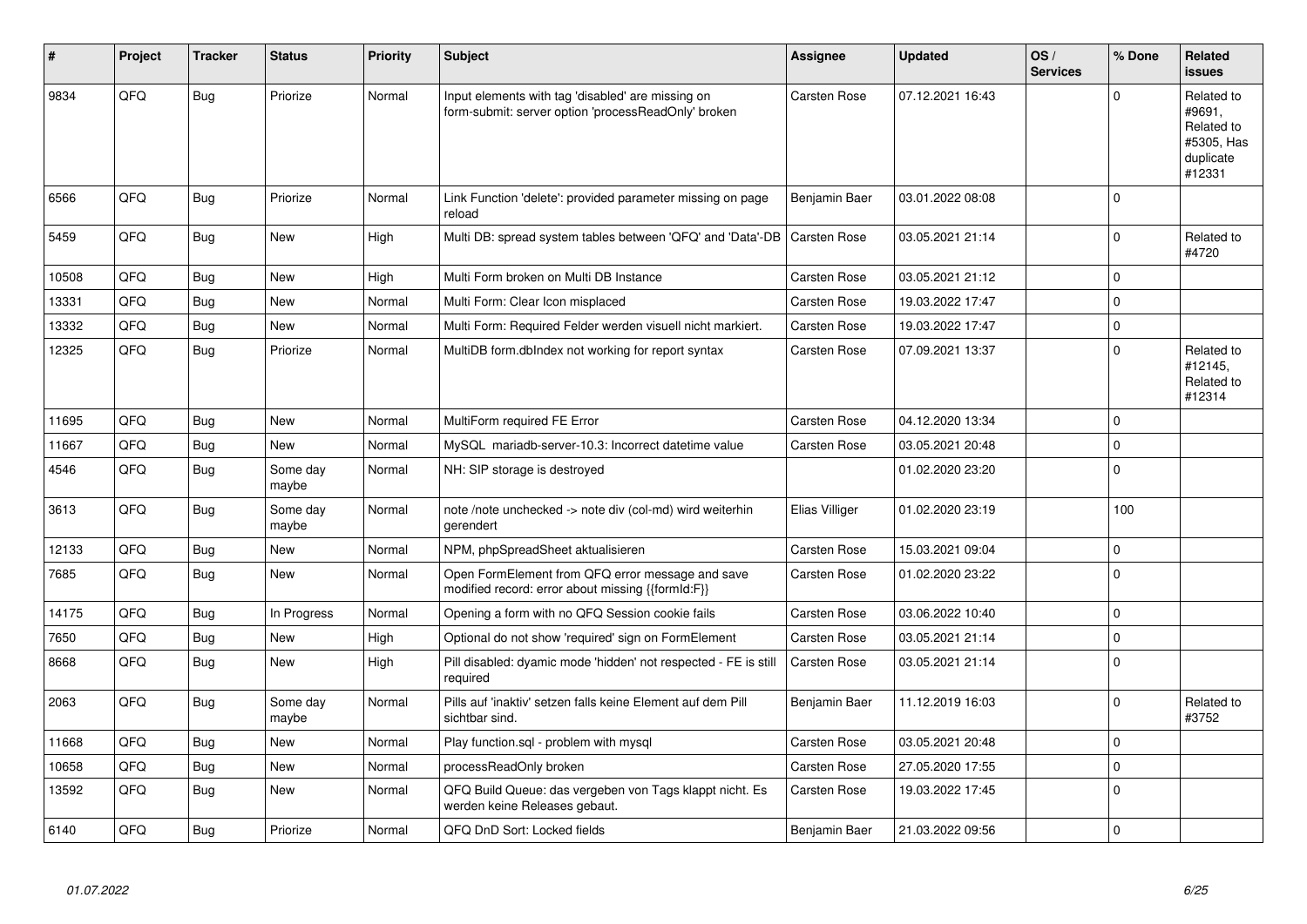| #     | Project | <b>Tracker</b> | <b>Status</b>     | <b>Priority</b> | <b>Subject</b>                                                                          | <b>Assignee</b> | <b>Updated</b>   | OS/<br><b>Services</b> | % Done         | Related<br><b>issues</b>                                             |
|-------|---------|----------------|-------------------|-----------------|-----------------------------------------------------------------------------------------|-----------------|------------------|------------------------|----------------|----------------------------------------------------------------------|
| 9024  | QFQ     | Bug            | Some day<br>maybe | Normal          | QFQ Einarbeitung                                                                        |                 | 01.02.2020 15:56 |                        | $\mathbf 0$    |                                                                      |
| 12508 | QFQ     | <b>Bug</b>     | In Progress       | High            | qfq Form: sendMail                                                                      | Karin Niffeler  | 19.03.2022 17:48 |                        | $\mathbf 0$    |                                                                      |
| 12463 | QFQ     | <b>Bug</b>     | ToDo              | High            | QFQ Function: 'function' and 'sql' on same level - output of<br>sal is shown two times. | Carsten Rose    | 15.12.2021 16:31 |                        | $\mathbf 0$    |                                                                      |
| 12395 | QFQ     | <b>Bug</b>     | ToDo              | High            | QFQ Function: Result two times shown                                                    | Carsten Rose    | 18.02.2022 08:59 |                        | 0              |                                                                      |
| 7524  | QFQ     | Bug            | New               | Normal          | QFQ throws a 'General Error' if 'fileadmin/protected/log/' is<br>not writeable          | Carsten Rose    | 01.02.2020 23:22 |                        | $\mathbf 0$    |                                                                      |
| 13528 | QFQ     | <b>Bug</b>     | New               | Normal          | qfq.io > releases: es wird kein neues Release angelegt                                  | Benjamin Baer   | 19.03.2022 17:46 |                        | $\mathbf 0$    |                                                                      |
| 6574  | QFQ     | <b>Bug</b>     | Priorize          | Normal          | qfq.log: Fehlermeldung wurde angezeigt, aber nicht geloggt                              | Carsten Rose    | 01.02.2020 10:13 |                        | $\mathbf 0$    |                                                                      |
| 4771  | QFQ     | <b>Bug</b>     | Some day<br>maybe | Normal          | qfq: select-down-values empty after save (edit-form for<br>program administrators)      | Carsten Rose    | 01.02.2020 23:20 |                        | 0              | Related to<br>#4549, Has<br>duplicate<br>#4282                       |
| 6483  | QFQ     | <b>Bug</b>     | <b>New</b>        | Normal          | R Store funktioniert nicht bei 'Report Notation' im FE                                  | Carsten Rose    | 01.02.2020 23:21 |                        | $\mathbf 0$    |                                                                      |
| 9020  | QFQ     | <b>Bug</b>     | Some day<br>maybe | Normal          | radio mit buttonClass und dynamicUpdate lassen sich nicht<br>kombinieren                |                 | 11.12.2019 16:01 |                        | $\mathbf 0$    |                                                                      |
| 11239 | QFQ     | Bug            | New               | Normal          | Radiobutton (plain): horizontales Rendern abhängig vom<br>Datentyp in der Datenbank     | Carsten Rose    | 30.09.2020 18:37 |                        | 0              |                                                                      |
| 11237 | QFQ     | Bug            | <b>New</b>        | High            | Radiobutton / parameter.buttonClass= btn-default - kein dirty<br>Trigger                | Benjamin Baer   | 03.05.2021 21:12 |                        | $\mathbf 0$    | Related to<br>#10766                                                 |
| 10766 | QFQ     | Bug            | New               | High            | Radiobutton / parameter.buttonClass=btn-default: dynamic<br>update                      |                 | 03.05.2021 21:12 |                        | $\mathbf 0$    | Related to<br>#11237                                                 |
| 7513  | QFQ     | <b>Bug</b>     | <b>New</b>        | Normal          | Radios not correct aligned                                                              | Carsten Rose    | 01.02.2020 23:22 |                        | $\mathbf 0$    |                                                                      |
| 7795  | QFQ     | Bug            | New               | Normal          | Readonly Form: Typeahead-Felder                                                         | Carsten Rose    | 01.02.2020 23:22 |                        | $\mathbf 0$    | Related to<br>#10640                                                 |
| 3109  | QFQ     | <b>Bug</b>     | Some day<br>maybe | High            | RealUrl: Links werden nicht korrekt gerendert                                           | Carsten Rose    | 03.05.2021 21:14 |                        | $\Omega$       |                                                                      |
| 9789  | QFQ     | Bug            | In Progress       | High            | Record Lock: release to early on 'leave page'                                           | Carsten Rose    | 10.01.2022 09:25 |                        | 100            | Related to<br>#10081,<br>Related to<br>#9173.<br>Related to<br>#8702 |
| 7261  | QFQ     | <b>Bug</b>     | New               | Normal          | Report pathFilename for user without path, only the filename                            | Carsten Rose    | 01.02.2020 23:21 |                        | 0              |                                                                      |
| 9535  | QFQ     | Bug            | Feedback          | Normal          | Report:  AS ' vertical' - column to wide - vertical >> rot45,<br>rot <sub>90</sub>      | Benjamin Baer   | 01.02.2020 15:56 |                        | 0              |                                                                      |
| 14323 | QFQ     | <b>Bug</b>     | In Progress       | Normal          | Report: render=both single - no impact                                                  | Carsten Rose    | 19.06.2022 18:31 |                        | 0              |                                                                      |
| 9855  | QFQ     | Bug            | New               | Normal          | <b>Required Check</b>                                                                   |                 | 01.02.2020 15:56 |                        | $\overline{0}$ |                                                                      |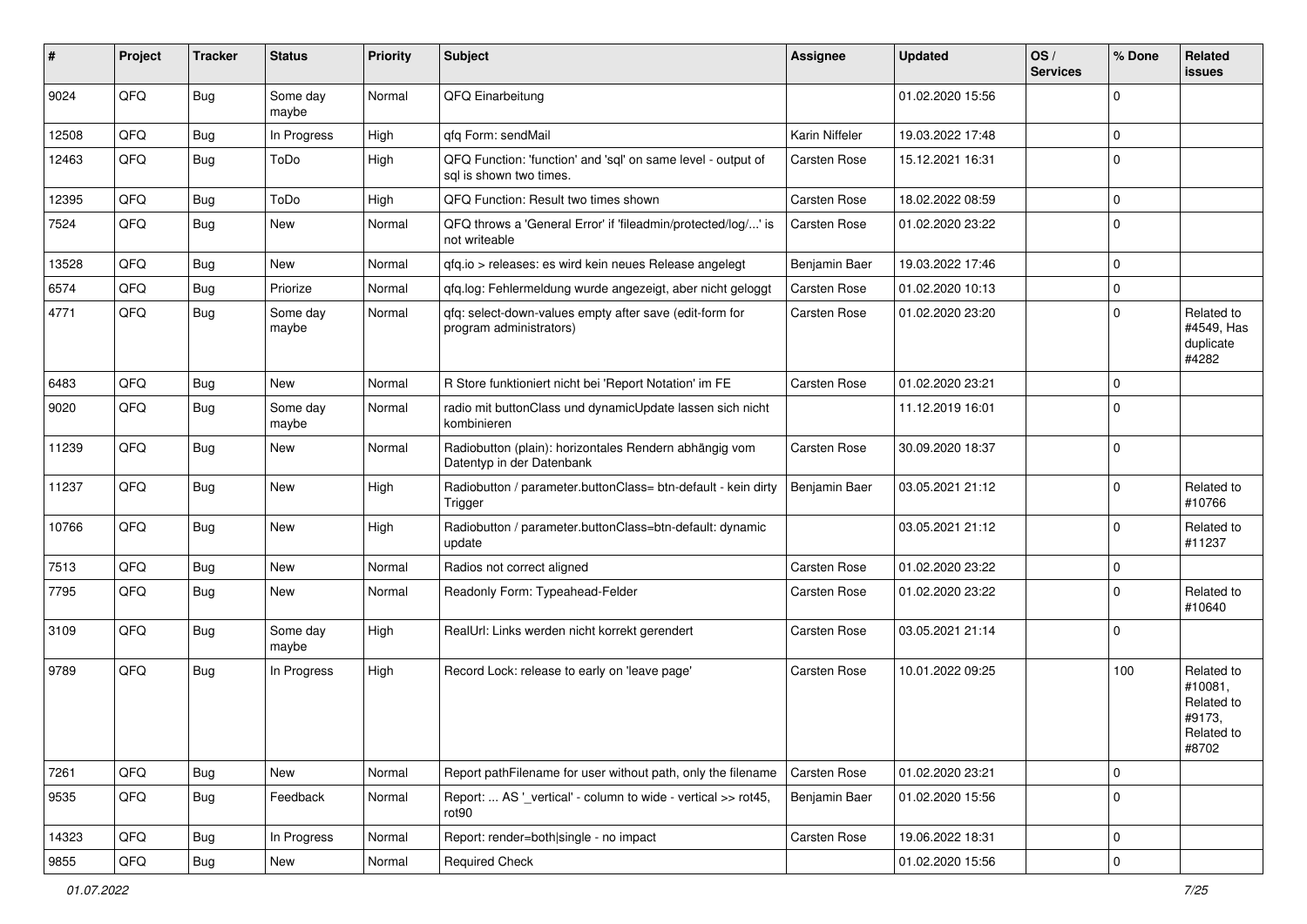| #     | Project | <b>Tracker</b> | <b>Status</b>     | <b>Priority</b> | <b>Subject</b>                                                                                            | <b>Assignee</b> | <b>Updated</b>   | OS/<br><b>Services</b> | % Done      | Related<br>issues                            |
|-------|---------|----------------|-------------------|-----------------|-----------------------------------------------------------------------------------------------------------|-----------------|------------------|------------------------|-------------|----------------------------------------------|
| 4454  | QFQ     | Bug            | Some day<br>maybe | Normal          | Required Elements: multiple elements in a row - whole row<br>marked if only one input is empty.           | Benjamin Baer   | 01.02.2020 23:20 |                        | $\Omega$    |                                              |
| 12974 | QFQ     | <b>Bug</b>     | New               | High            | Sanitize Queries in Action-Elements                                                                       | Carsten Rose    | 07.12.2021 17:19 |                        | $\Omega$    |                                              |
| 7616  | QFQ     | Bug            | Priorize          | Normal          | Selectlist with Enum & Dynamic Update                                                                     | Carsten Rose    | 01.02.2020 10:13 |                        | $\Omega$    |                                              |
| 13899 | QFQ     | Bug            | ToDo              | Normal          | Selenium: zum laufen bringen                                                                              | Enis Nuredini   | 25.03.2022 10:24 |                        | $\mathbf 0$ |                                              |
| 7014  | QFQ     | Bug            | New               | Normal          | Sending invalid emails succeeds when<br>debug.redirectAllMailTo is set                                    | Carsten Rose    | 01.02.2020 23:21 |                        | $\Omega$    |                                              |
| 9121  | QFQ     | Bug            | Priorize          | High            | sip links have r and __dbIndexData set                                                                    | Carsten Rose    | 12.06.2021 10:41 |                        | $\Omega$    |                                              |
| 12512 | QFQ     | <b>Bug</b>     | New               | Normal          | Some MySQL Installation can't use 'stored procedures'                                                     | Carsten Rose    | 19.03.2022 17:48 |                        | $\Omega$    |                                              |
| 12545 | QFQ     | Bug            | New               | Urgent          | sql.log not created / updated                                                                             | Carsten Rose    | 14.12.2021 16:02 |                        | $\Omega$    |                                              |
| 10081 | QFQ     | Bug            | New               | High            | Stale record lock after 'forbidden' character                                                             | Carsten Rose    | 03.05.2021 21:12 |                        | $\Omega$    | Related to<br>#10082,<br>Related to<br>#9789 |
| 9173  | QFQ     | Bug            | Priorize          | Urgent          | Stale Record Lock: Firefox                                                                                | Carsten Rose    | 03.05.2021 21:14 |                        | $\Omega$    | Related to<br>#9789                          |
| 7281  | QFQ     | Bug            | Some day<br>maybe | Normal          | Subrecords: on large screen separator line too short                                                      |                 | 01.02.2020 23:19 |                        | $\Omega$    |                                              |
| 7574  | QFQ     | Bug            | New               | Normal          | Substitute error: form element not reported / dont parse<br>Form.note                                     | Carsten Rose    | 01.02.2020 23:21 |                        | $\Omega$    |                                              |
| 12520 | QFQ     | Bug            | New               | Normal          | Switch FE User: still active even FE User session expired                                                 | Carsten Rose    | 19.03.2022 17:48 |                        | $\mathbf 0$ |                                              |
| 14304 | QFQ     | <b>Bug</b>     | New               | Normal          | table sorter view safer does not work                                                                     | Carsten Rose    | 10.06.2022 11:49 |                        | $\mathbf 0$ |                                              |
| 10506 | QFQ     | Bug            | New               | High            | Template Group broken on MultiDB instance                                                                 | Carsten Rose    | 03.05.2021 21:12 |                        | $\Omega$    | Related to<br>#10505                         |
| 12716 | QFQ     | <b>Bug</b>     | New               | Normal          | template group: Pattern only applied to first instance                                                    | Carsten Rose    | 19.03.2022 17:47 |                        | $\mathbf 0$ |                                              |
| 12045 | QFQ     | Bug            | New               | Normal          | templateGroup afterSave FE: Aufruf ohne<br>sqlHonorFormElements funktioniert nicht                        | Carsten Rose    | 18.02.2021 16:33 |                        | $\Omega$    |                                              |
| 12702 | QFQ     | <b>Bug</b>     | <b>New</b>        | High            | templateGroup: broken in multiDb Setup                                                                    | Carsten Rose    | 14.12.2021 16:02 |                        | $\Omega$    |                                              |
| 3882  | QFQ     | <b>Bug</b>     | Some day<br>maybe | Normal          | templateGroup: disable 'add' if limit is reached - funktioniert<br>nicht wenn bereits records existierten | Carsten Rose    | 11.12.2019 16:03 |                        | $\Omega$    |                                              |
| 3588  | QFQ     | <b>Bug</b>     | Some day<br>maybe | Normal          | templateGroup: versteckte Elemente werden weiterhin<br>gespeichert.                                       | Carsten Rose    | 11.12.2019 16:02 |                        | $\mathbf 0$ |                                              |
| 4549  | QFQ     | Bug            | Some day<br>maybe | Normal          | TemplateGroups: FE.type SELECT loose selected value<br>after save                                         | Carsten Rose    | 01.02.2020 23:20 |                        | $\Omega$    | Related to<br>#4548,<br>Related to<br>#4771  |
| 7402  | QFQ     | Bug            | Some day<br>maybe | Normal          | thumbnail cache: outdated picture when permission denied<br>and permission resolved.                      |                 | 01.02.2020 23:20 |                        | $\mathbf 0$ |                                              |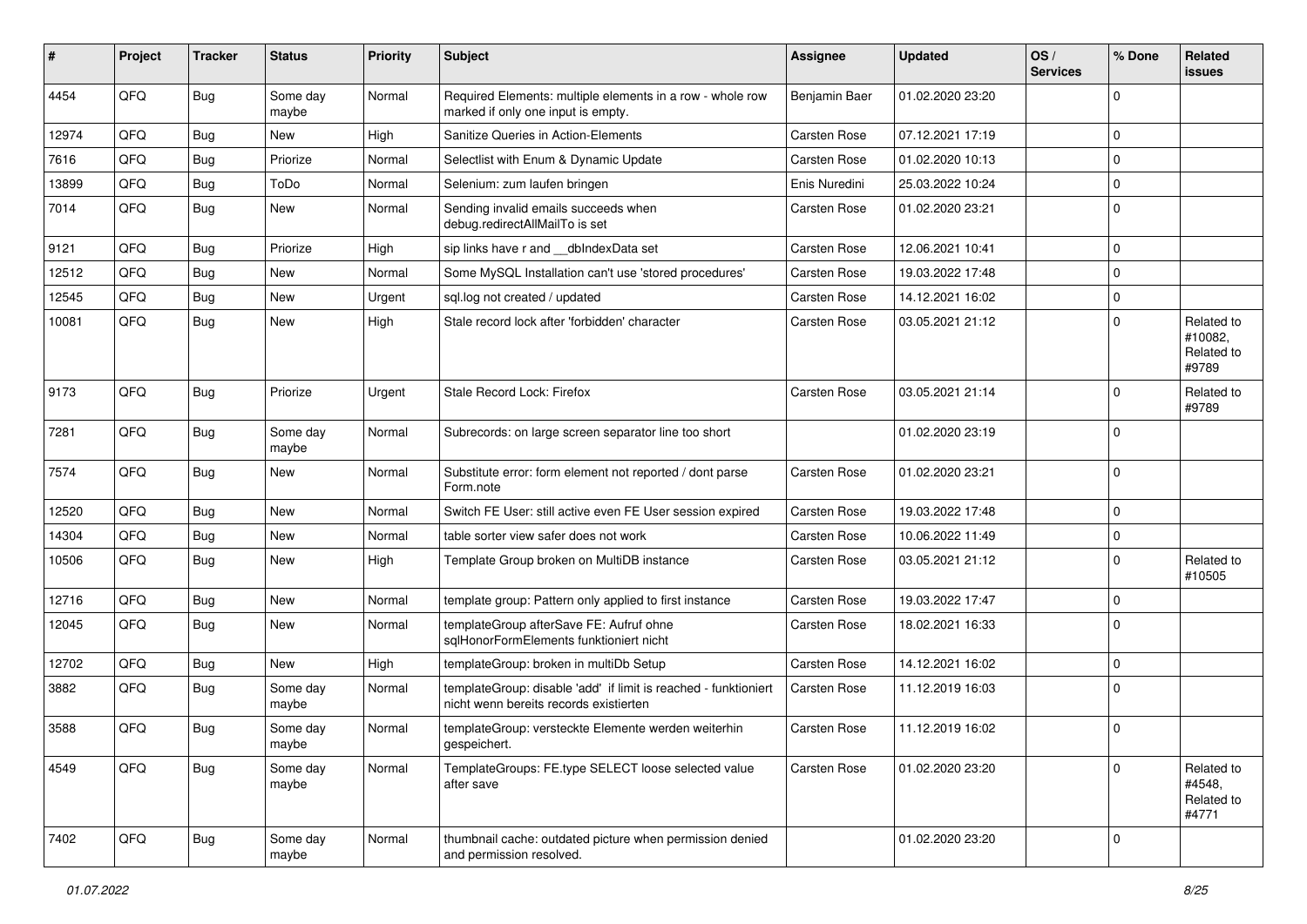| $\sharp$ | Project | <b>Tracker</b> | <b>Status</b>     | <b>Priority</b> | <b>Subject</b>                                                                                                                                           | <b>Assignee</b> | <b>Updated</b>   | OS/<br><b>Services</b> | % Done      | Related<br><b>issues</b>                                             |
|----------|---------|----------------|-------------------|-----------------|----------------------------------------------------------------------------------------------------------------------------------------------------------|-----------------|------------------|------------------------|-------------|----------------------------------------------------------------------|
| 7456     | QFQ     | <b>Bug</b>     | Some day<br>maybe | Low             | Todos in Code: solve or make ticket                                                                                                                      | Carsten Rose    | 16.09.2021 15:10 |                        | $\Omega$    |                                                                      |
| 12187    | QFQ     | <b>Bug</b>     | New               | Normal          | Trigger FormAsFile() via Report: probably problem with multi<br>DB setup                                                                                 | Carsten Rose    | 20.03.2021 21:20 |                        | $\mathbf 0$ |                                                                      |
| 3895     | QFQ     | <b>Bug</b>     | Some day<br>maybe | Normal          | typeahead pedantic: on lehrkredit Idap webpass - if only one<br>person is in dropdown, such person can't be selected                                     | Carsten Rose    | 11.12.2019 16:03 |                        | $\mathbf 0$ |                                                                      |
| 10640    | QFQ     | <b>Bug</b>     | New               | High            | TypeAhead Tag: FE editierbar trotz readOnly                                                                                                              | Carsten Rose    | 03.05.2021 21:12 |                        | 0           | Related to<br>#7795                                                  |
| 4398     | QFQ     | <b>Bug</b>     | Some day<br>maybe | Normal          | Typeahead: mouse click in a prefilled input opens a single<br>item dropdown with the current value - click on it seems to<br>set the value, not the key. | Benjamin Baer   | 01.02.2020 23:20 |                        | $\mathbf 0$ | Related to<br>#4457                                                  |
| 4457     | QFQ     | <b>Bug</b>     | Priorize          | Normal          | typeahead: pressing return to select an item, saves the form<br>and closes the form.                                                                     | Benjamin Baer   | 03.01.2022 08:01 |                        | $\mathbf 0$ | Related to<br>#4398                                                  |
| 9077     | QFQ     | Bug            | New               | Normal          | typeAheadSql: report broken SQL                                                                                                                          | Carsten Rose    | 29.06.2022 22:35 |                        | $\mathbf 0$ | Related to<br>#4018                                                  |
| 10588    | QFQ     | <b>Bug</b>     | New               | Normal          | typeahed Tag: Doku anpassen                                                                                                                              | Carsten Rose    | 12.11.2020 23:45 |                        | $\mathbf 0$ |                                                                      |
| 7219     | QFQ     | <b>Bug</b>     | New               | Normal          | typeSheadSql / typeAheadSqlPrefetch: change to curly<br>braces                                                                                           | Carsten Rose    | 01.02.2020 23:21 |                        | $\mathbf 0$ |                                                                      |
| 10661    | QFQ     | Bug            | In Progress       | Normal          | Typo3 Warnungen                                                                                                                                          | Carsten Rose    | 07.09.2021 13:23 |                        | $\mathbf 0$ | Related to<br>#12440                                                 |
| 13943    | QFQ     | <b>Bug</b>     | Priorize          | Normal          | unable to find formgroup                                                                                                                                 | Enis Nuredini   | 28.05.2022 11:03 |                        | $\mathbf 0$ |                                                                      |
| 9947     | QFQ     | <b>Bug</b>     | Priorize          | Normal          | Unwanted error message if missing 'typeAheadSqlPrefetch'                                                                                                 | Carsten Rose    | 01.02.2020 10:13 |                        | $\mathbf 0$ |                                                                      |
| 5305     | QFQ     | <b>Bug</b>     | New               | Normal          | Upload FormElement: nicht disabled by readonly Form                                                                                                      | Carsten Rose    | 16.06.2021 13:43 |                        | $\Omega$    | Related to<br>#9347,<br>Related to<br>#9834                          |
| 5706     | QFQ     | Bug            | Some day<br>maybe | Normal          | upload: fileDestination needs to be sanatized                                                                                                            | Carsten Rose    | 01.02.2020 23:19 |                        | $\Omega$    |                                                                      |
| 5991     | QFQ     | <b>Bug</b>     | Some day<br>maybe | Normal          | URLs with ' ' or long parameter are problematic                                                                                                          | Carsten Rose    | 01.02.2020 23:19 |                        | $\mathbf 0$ |                                                                      |
| 6116     | QFQ     | Bug            | Priorize          | High            | value of checkbox not saved                                                                                                                              | Carsten Rose    | 07.12.2021 17:19 |                        | $\mathbf 0$ |                                                                      |
| 3061     | QFQ     | Bug            | Some day<br>maybe | High            | winstitute: mysql connection durcheinander - nmhp17<br>(ag7)/QFQ arbeitet mit DB/Tabellen von biostat.                                                   | Carsten Rose    | 03.05.2021 21:14 |                        | $\mathbf 0$ |                                                                      |
| 10704    | QFQ     | <b>Bug</b>     | New               | Normal          | wkhtml problem rendering fullCalendar.js / fabric.js >><br>successor: puppeteer                                                                          | Carsten Rose    | 12.11.2020 23:45 |                        | $\mathbf 0$ | Related to<br>#5024,<br>Related to<br>#4650,<br>Related to<br>#10715 |
| 13706    | QFQ     | <b>Bug</b>     | New               | Normal          | Wrong CheckType in FieldElement LastStatus of Form Cron                                                                                                  | Carsten Rose    | 21.01.2022 18:20 |                        | $\pmb{0}$   |                                                                      |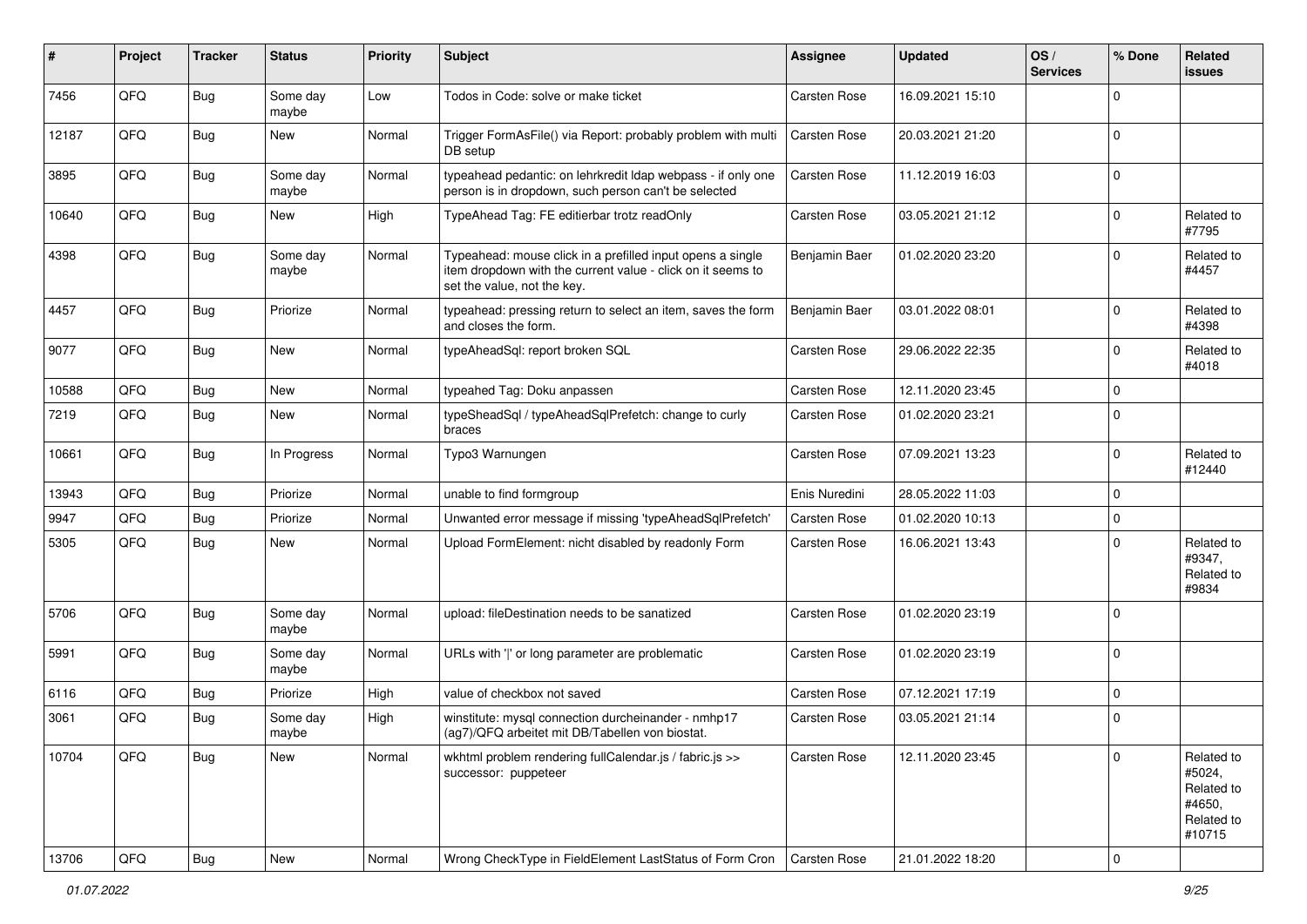| ∦     | Project | <b>Tracker</b> | <b>Status</b>     | <b>Priority</b> | Subject                                                                                                                                      | <b>Assignee</b> | <b>Updated</b>   | OS/<br><b>Services</b> | % Done       | Related<br><b>issues</b>                      |
|-------|---------|----------------|-------------------|-----------------|----------------------------------------------------------------------------------------------------------------------------------------------|-----------------|------------------|------------------------|--------------|-----------------------------------------------|
| 13659 | QFQ     | Bug            | New               | Normal          | wrong sanitize class applied to R-store                                                                                                      | Carsten Rose    | 15.01.2022 14:23 |                        | <sup>0</sup> |                                               |
| 2643  | QFQ     | Bug            | Some day<br>maybe | Normal          | Zend / PHP Webinars anschauen                                                                                                                | Carsten Rose    | 01.02.2020 15:56 |                        | $\Omega$     |                                               |
| 4122  | QFQ     | <b>Bug</b>     | Some day<br>maybe | Normal          | file: Render Mode hat keinen Effekt                                                                                                          |                 | 11.12.2019 16:03 |                        | $\Omega$     |                                               |
| 4138  | QFQ     | Bug            | Some day<br>maybe | Normal          | _style fehlt                                                                                                                                 |                 | 11.12.2019 16:03 |                        | $\Omega$     |                                               |
| 5942  | QFQ     | Feature        | Priorize          | Normal          | 'L' and 'type': append to links, generate via '_link' by using 'u:'                                                                          | Carsten Rose    | 01.02.2020 10:13 |                        | $\Omega$     |                                               |
| 3567  | QFQ     | Feature        | Some day<br>maybe | Low             | 'Save', 'Close', 'New' als FormElement                                                                                                       |                 | 11.12.2019 16:02 |                        | $\Omega$     |                                               |
| 3267  | QFQ     | Feature        | Some day<br>maybe | Normal          | 2 Forms auf einer Seite: real + Read only                                                                                                    | Carsten Rose    | 11.12.2019 16:03 |                        | $\Omega$     |                                               |
| 12269 | QFQ     | Feature        | <b>New</b>        | Normal          | 2FA - Login                                                                                                                                  | Carsten Rose    | 03.05.2021 20:45 |                        | $\Omega$     |                                               |
| 5548  | QFQ     | Feature        | Some day<br>maybe | Normal          | 801 Textfiles/Scriptfiles als Thumbnail                                                                                                      | Carsten Rose    | 07.03.2022 16:26 |                        | $\Omega$     |                                               |
| 12544 | QFQ     | Feature        | <b>New</b>        | High            | a) ' AS _link' new also as ' AS _format', b) sortierung via<br>'display: none;', c) '_format' benoeitgt nicht zwingend<br>u/U/p/m/z/d        | Carsten Rose    | 14.12.2021 16:03 |                        | $\Omega$     |                                               |
| 3666  | QFQ     | Feature        | Some day<br>maybe | Normal          | a) Performance Messung: mysql_real_escape_string() im<br>Vergleich zu str_replace(), b) doppeltes Aufrufen von<br>mysql_real_escape_string() | Carsten Rose    | 11.12.2019 16:02 |                        | $\Omega$     |                                               |
| 12038 | QFQ     | Feature        | <b>New</b>        | Normal          | a) STORE_VAR: filenameOnlyStripUniq, b) SP:<br>QSTRIPUNIQ()                                                                                  |                 | 17.02.2021 23:55 |                        | $\Omega$     |                                               |
| 11535 | QFQ     | Feature        | <b>New</b>        | Normal          | Ability to create SQL columns in frontend QFQ forms                                                                                          |                 | 17.11.2020 12:11 |                        | $\Omega$     |                                               |
| 3942  | QFQ     | Feature        | Some day<br>maybe | Normal          | Action Elemente: neu generierte IDs via FE weitergeben                                                                                       | Carsten Rose    | 11.12.2019 16:03 |                        | $\Omega$     | Related to<br>#3941                           |
| 12412 | QFQ     | Feature        | New               | Normal          | Action/Escape qualifier 'e' (empty), '0': if given, an empty<br>string (or '0') will be treated as 'not found'                               | Carsten Rose    | 08.05.2021 09:40 |                        | $\Omega$     | Related to<br>#12413,<br>Related to<br>#10012 |
| 5131  | QFQ     | Feature        | <b>New</b>        | Normal          | Activate Spin Gear ('wait/busy' indicator) via LINK attribute                                                                                | Carsten Rose    | 01.02.2020 23:21 |                        | $\Omega$     |                                               |
| 7342  | QFQ     | Feature        | <b>New</b>        | Normal          | add content $=$ hide this                                                                                                                    | Carsten Rose    | 01.02.2020 23:21 |                        | $\Omega$     |                                               |
| 10979 | QFQ     | Feature        | <b>New</b>        | Normal          | Ajax Calls an API - dataReport                                                                                                               | Carsten Rose    | 11.05.2022 12:15 |                        | $\Omega$     |                                               |
| 8962  | QFQ     | Feature        | <b>New</b>        | High            | allow for form fields with identical names                                                                                                   | Carsten Rose    | 03.05.2021 21:14 |                        | $\Omega$     |                                               |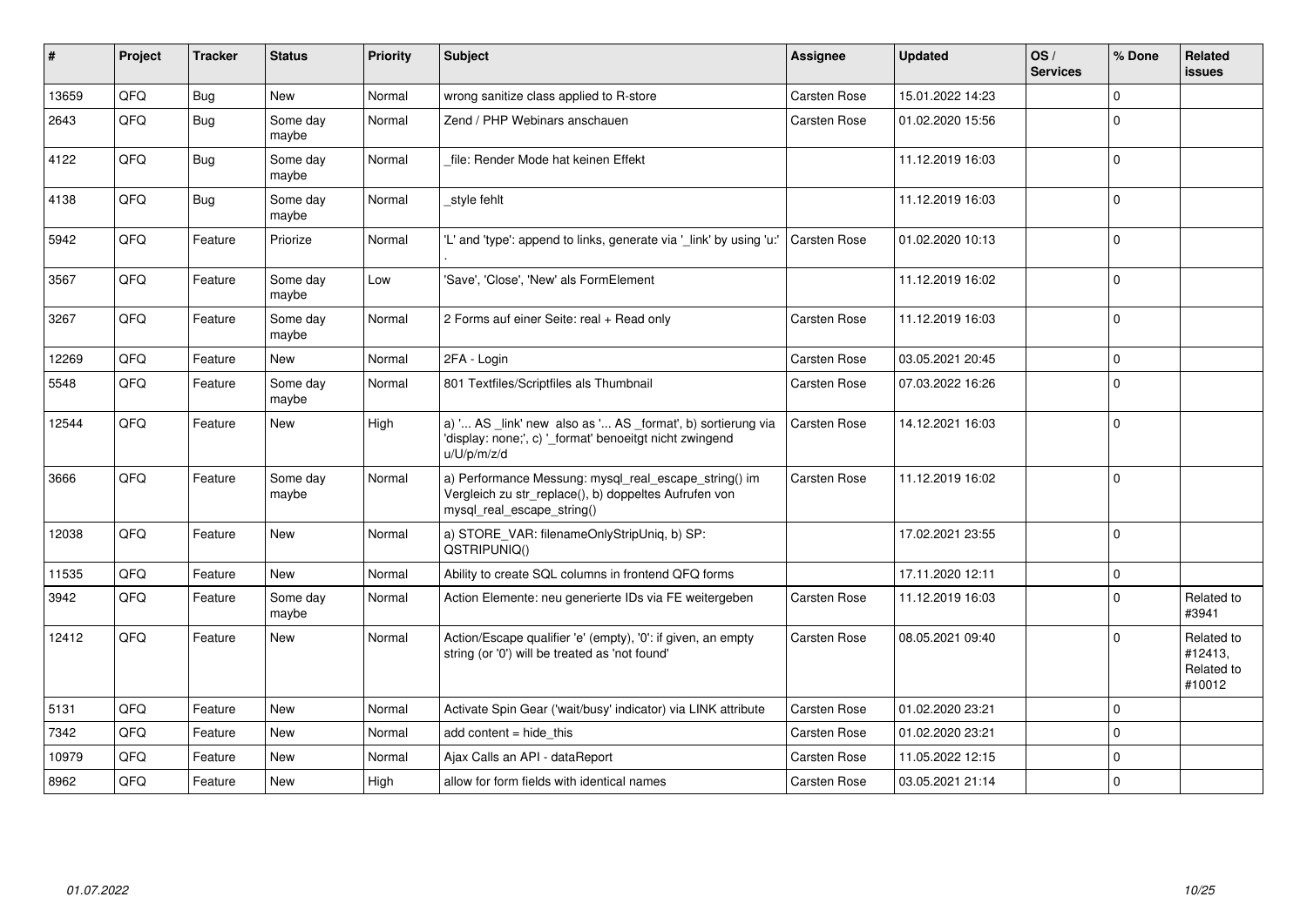| $\vert$ # | Project | <b>Tracker</b> | <b>Status</b>     | <b>Priority</b> | <b>Subject</b>                                                                                       | Assignee            | <b>Updated</b>   | OS/<br><b>Services</b> | % Done       | Related<br><b>issues</b>                                                                                                                                              |
|-----------|---------|----------------|-------------------|-----------------|------------------------------------------------------------------------------------------------------|---------------------|------------------|------------------------|--------------|-----------------------------------------------------------------------------------------------------------------------------------------------------------------------|
| 14320     | QFQ     | Feature        | ToDo              | Normal          | Allow specific HTML Tags and Attributes: general, TinyMCE                                            | Enis Nuredini       | 17.06.2022 10:44 |                        | $\mathbf 0$  | Related to<br>#12664,<br>Related to<br>#12039,<br>Related to<br>#11702,<br>Related to<br>#7239,<br>Related to<br>#3708.<br>Related to<br>#3646,<br>Related to<br>#880 |
| 3848      | QFQ     | Feature        | Some day<br>maybe | High            | Antivirus check fuer Upload files in qfq?                                                            | Carsten Rose        | 03.05.2021 21:14 |                        | $\mathbf{0}$ | Related to<br>#4131                                                                                                                                                   |
| 12119     | QFQ     | Feature        | <b>New</b>        | Normal          | AS paged: error message missing if there ist no 'r' argument.                                        | Carsten Rose        | 03.05.2021 20:51 |                        | $\mathbf 0$  |                                                                                                                                                                       |
| 13945     | QFQ     | Feature        | New               | Normal          | As _link: content before/after link                                                                  | Enis Nuredini       | 28.05.2022 11:01 |                        | $\pmb{0}$    | Related to<br>#12262                                                                                                                                                  |
| 3947      | QFQ     | Feature        | Some day<br>maybe | Normal          | Attack detectect: logout current user                                                                | Carsten Rose        | 11.12.2019 16:03 |                        | $\mathsf 0$  | Related to<br>#5458,<br>Related to<br>#6299                                                                                                                           |
| 6299      | QFQ     | Feature        | Some day<br>maybe | Normal          | Attack detection: log table with invalid SIP access                                                  |                     | 11.12.2019 16:02 |                        | $\mathbf 0$  | Related to<br>#3947                                                                                                                                                   |
| 4250      | QFQ     | Feature        | <b>New</b>        | Normal          | AutoCron in QFQ via PHP                                                                              | <b>Carsten Rose</b> | 01.02.2020 23:21 |                        | $\mathbf 0$  | Related to<br>#3292,<br>Related to<br>#3291                                                                                                                           |
| 12146     | QFQ     | Feature        | <b>New</b>        | Normal          | Autocron Job: Anzeigen wann der naechste Job ausgefuehrt<br>wird, resp das er nicht ausgefuehrt wird | Carsten Rose        | 15.03.2021 15:23 |                        | $\mathsf 0$  |                                                                                                                                                                       |
| 3291      | QFQ     | Feature        | Some day<br>maybe | Normal          | AutoCron websiteToken                                                                                | Carsten Rose        | 11.12.2019 16:02 |                        | $\mathbf 0$  | Related to<br>#4250                                                                                                                                                   |
| 7452      | QFQ     | Feature        | Some day<br>maybe | Normal          | automate deployment new QFQ version                                                                  | Carsten Rose        | 16.09.2021 15:10 |                        | $\mathsf 0$  |                                                                                                                                                                       |
| 13608     | QFQ     | Feature        | Some day<br>maybe | Normal          | Automatic Browser Language Redirect                                                                  | Enis Nuredini       | 17.06.2022 08:35 |                        | $\mathsf 0$  |                                                                                                                                                                       |
| 12452     | QFQ     | Feature        | Priorize          | Normal          | BaseURL: alsways with '/' at the end                                                                 | Carsten Rose        | 19.06.2022 13:45 |                        | $\mathbf 0$  | Related to<br>#10782                                                                                                                                                  |
| 9346      | QFQ     | Feature        | Priorize          | Normal          | beforeSave: check if an upload is given                                                              | Carsten Rose        | 11.06.2021 21:18 |                        | $\mathbf 0$  |                                                                                                                                                                       |
| 7106      | QFQ     | Feature        | Some day<br>maybe | Normal          | Beispiel Nummerierung von Rows in Report                                                             |                     | 11.12.2019 16:01 |                        | $\mathbf 0$  |                                                                                                                                                                       |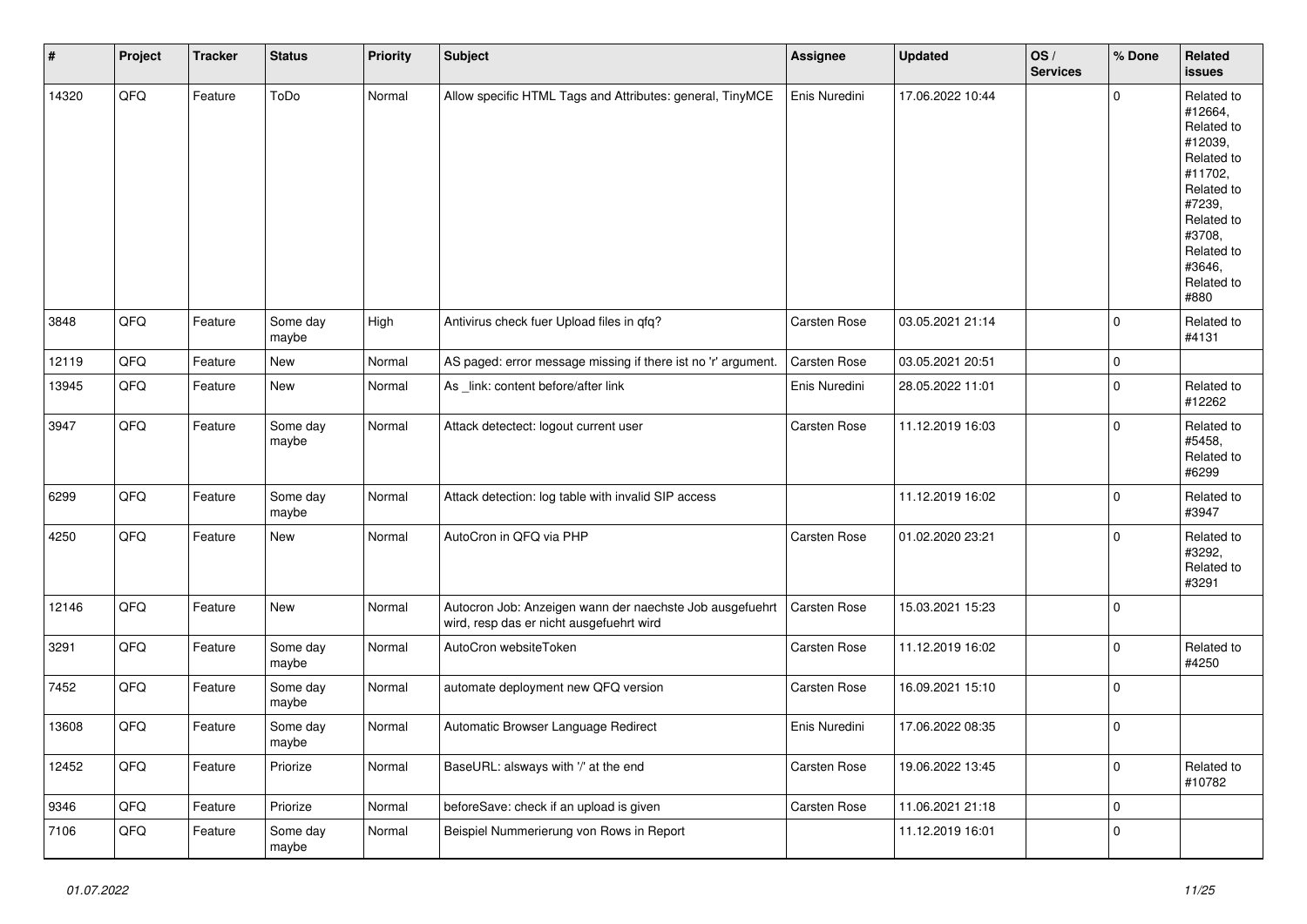| $\vert$ # | Project | <b>Tracker</b> | <b>Status</b>     | <b>Priority</b> | <b>Subject</b>                                                                  | <b>Assignee</b> | <b>Updated</b>   | OS/<br><b>Services</b> | % Done       | <b>Related</b><br><b>issues</b>                 |
|-----------|---------|----------------|-------------------|-----------------|---------------------------------------------------------------------------------|-----------------|------------------|------------------------|--------------|-------------------------------------------------|
| 7105      | QFQ     | Feature        | Some day<br>maybe | Normal          | Beispiel wie man in einer zweiten Tabelle speichert.                            |                 | 11.12.2019 16:01 |                        | $\mathbf 0$  |                                                 |
| 6288      | QFQ     | Feature        | Some day<br>maybe | Normal          | Best Practice: Erklaeren wie man ein Formular ganz in<br>'weiss' erstellen kann |                 | 11.12.2019 16:02 |                        | $\mathbf 0$  |                                                 |
| 4194      | QFQ     | Feature        | In Progress       | Normal          | Bootstrap 4 ist jetzt offiziel                                                  |                 | 03.05.2021 20:47 |                        | $\mathbf 0$  | Related to<br>#10114                            |
| 5783      | QFQ     | Feature        | Some day<br>maybe | Normal          | <b>BPMN View/Edit</b>                                                           |                 | 11.12.2019 16:02 |                        | $\mathbf 0$  |                                                 |
| 8520      | QFQ     | Feature        | Some day<br>maybe | Normal          | Bring QFQ to Composer                                                           | Carsten Rose    | 16.09.2021 15:10 |                        | $\mathsf 0$  |                                                 |
| 11893     | QFQ     | Feature        | <b>New</b>        | High            | Broken SIP: a) only report one time, b) only report in main<br>column           | Carsten Rose    | 12.05.2021 12:13 |                        | $\Omega$     | Related to<br>#12532,<br>Related to<br>#14187   |
| 8522      | QFQ     | Feature        | Some day<br>maybe | Normal          | build QFQ - npm warnings                                                        | Benjamin Baer   | 01.02.2020 23:19 |                        | 50           |                                                 |
| 10716     | QFQ     | Feature        | Some day<br>maybe | Normal          | Business Logic mit Externen Skripten                                            | Carsten Rose    | 16.09.2021 15:10 |                        | $\mathbf 0$  | Related to<br>#10713,<br>Related to<br>#8217    |
| 9781      | QFQ     | Feature        | <b>New</b>        | Normal          | Button: CSS class to make buttons smaller                                       | Carsten Rose    | 01.02.2020 23:22 |                        | $\mathbf{0}$ |                                                 |
| 13467     | QFQ     | Feature        | <b>New</b>        | Normal          | ChangeLog Generator                                                             | Carsten Rose    | 19.03.2022 17:46 |                        | $\Omega$     | Related to<br>#11460                            |
| 12474     | QFQ     | Feature        | <b>New</b>        | Normal          | Check BaseConfigURL if it is given and the the last char is '/'                 | Carsten Rose    | 03.05.2021 20:45 |                        | $\mathbf{0}$ |                                                 |
| 9853      | QFQ     | Feature        | <b>New</b>        | Normal          | Check das SQL / QFQ / Mail Logfile geschrieben wird                             |                 | 09.01.2020 11:15 |                        | $\mathbf 0$  |                                                 |
| 12163     | QFQ     | Feature        | New               | Normal          | Checkbox: table wrap                                                            | Carsten Rose    | 03.05.2021 20:51 |                        | $\pmb{0}$    |                                                 |
| 12476     | QFQ     | Feature        | New               | Normal          | clearMe: a) should trigger 'dirty', b) sticky on textarea resize                | Benjamin Baer   | 04.01.2022 08:40 |                        | $\mathbf 0$  | Related to<br>#9528                             |
| 6870      | QFQ     | Feature        | Priorize          | Normal          | Click on '_link' triggers an API call                                           | Benjamin Baer   | 03.01.2022 08:25 |                        | $\mathsf 0$  |                                                 |
| 4420      | QFQ     | Feature        | Some day<br>maybe | Normal          | Client: Local Storage - store the changes of a form, local in<br>the browser.   | Benjamin Baer   | 11.12.2019 16:02 |                        | $\mathbf 0$  |                                                 |
| 6715      | QFQ     | Feature        | Some day<br>maybe | Normal          | Code-Refactoring: dbArray vereinheitlichen                                      | Carsten Rose    | 11.12.2019 16:02 |                        | $\pmb{0}$    |                                                 |
| 7102      | QFQ     | Feature        | <b>New</b>        | Normal          | Comment sign in report: '#' and '--'                                            | Carsten Rose    | 01.02.2020 23:21 |                        | $\mathbf 0$  |                                                 |
| 8082      | QFQ     | Feature        | Priorize          | High            | Contact form without saving record                                              | Carsten Rose    | 07.12.2021 15:20 |                        | $\mathbf 0$  | Related to<br>#8587,<br><b>Blocks</b><br>#11850 |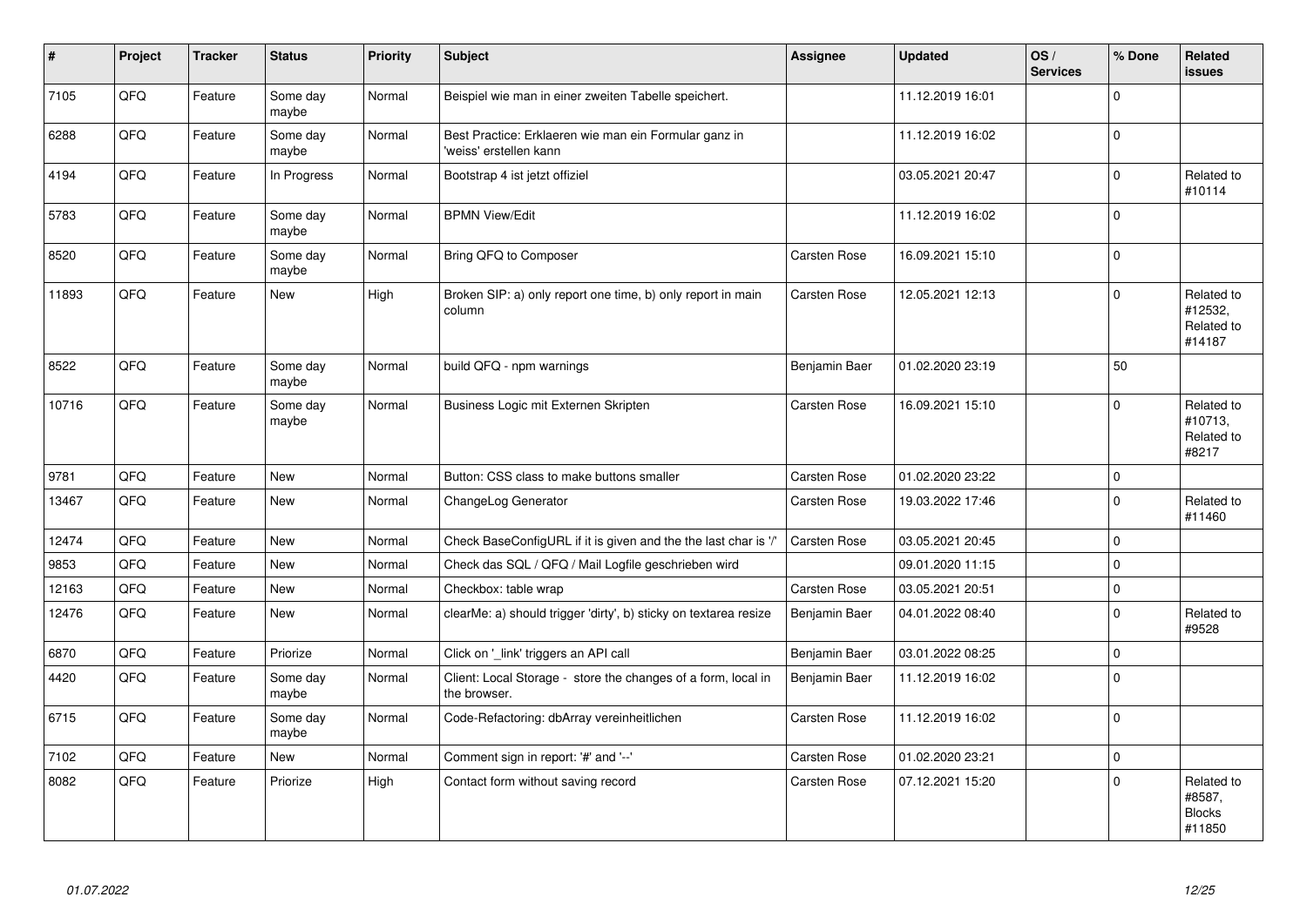| #     | Project | <b>Tracker</b> | <b>Status</b>              | <b>Priority</b> | <b>Subject</b>                                                                                                                                                | Assignee     | <b>Updated</b>   | OS/<br><b>Services</b> | % Done      | Related<br><b>issues</b> |
|-------|---------|----------------|----------------------------|-----------------|---------------------------------------------------------------------------------------------------------------------------------------------------------------|--------------|------------------|------------------------|-------------|--------------------------|
| 4650  | QFQ     | Feature        | Some day<br>maybe          | Normal          | Convert html to doc/rtf                                                                                                                                       | Carsten Rose | 01.02.2020 23:20 |                        | 0           | Related to<br>#10704     |
| 12330 | QFQ     | Feature        | New                        | Normal          | Copy to input field / text area / TinyMCE                                                                                                                     | Carsten Rose | 07.04.2021 09:01 |                        | $\Omega$    |                          |
| 8089  | QFQ     | Feature        | New                        | Normal          | Copy/Paste for FormElements                                                                                                                                   | Carsten Rose | 01.02.2020 23:22 |                        | $\Omega$    |                          |
| 10738 | QFQ     | Feature        | Some day<br>maybe          | Normal          | CORS headers for external API requests                                                                                                                        |              | 10.06.2020 14:00 |                        | $\Omega$    |                          |
| 13843 | QFQ     | Feature        | New                        | Normal          | Create JWT via QFQ                                                                                                                                            | Carsten Rose | 19.03.2022 17:42 |                        | $\mathbf 0$ |                          |
| 13841 | QFQ     | Feature        | New                        | Normal          | Create PDF via iText - evaluate                                                                                                                               | Carsten Rose | 19.03.2022 17:42 |                        | $\Omega$    |                          |
| 9136  | QFQ     | Feature        | <b>New</b>                 | Normal          | Create ZIP files with dynamic PDFs                                                                                                                            | Carsten Rose | 01.02.2020 23:22 |                        | 0           |                          |
| 3990  | QFQ     | Feature        | Some day<br>maybe          | High            | custom class definition: add space automatically                                                                                                              | Carsten Rose | 03.05.2021 21:14 |                        | $\Omega$    |                          |
| 4719  | QFQ     | Feature        | Some day<br>maybe          | Normal          | Custom Message in Client in case of 'Browser tab close,<br>modification will be lost'                                                                         |              | 01.02.2020 23:20 |                        | $\Omega$    |                          |
| 12337 | QFQ     | Feature        | Some day<br>maybe          | Normal          | Database.php: better caching                                                                                                                                  | Carsten Rose | 16.09.2021 15:10 |                        | $\mathbf 0$ |                          |
| 6992  | QFQ     | Feature        | Some day<br>maybe          | Normal          | DB exception: Syntax Highlight                                                                                                                                |              | 11.12.2019 16:01 |                        | $\Omega$    | Related to<br>#5450      |
| 4627  | QFQ     | Feature        | Some day<br>maybe          | Normal          | dbupdate: all tables - check 'create', 'modified' if it is possible<br>to change to default 'CURRENT_TIMESTAMP' and modified<br>'ON UPDATE CURRENT_TIMESTAMP' |              | 01.02.2020 23:20 |                        | $\mathbf 0$ |                          |
| 3331  | QFQ     | Feature        | Some day<br>maybe          | Normal          | Default Tooltip fuer _page? Links: mit Form und Record ID                                                                                                     | Carsten Rose | 11.12.2019 16:02 |                        | $\Omega$    |                          |
| 9348  | QFQ     | Feature        | New                        | Normal          | defaultThumbnailSize: pre render thumbnails                                                                                                                   | Carsten Rose | 12.06.2021 09:05 |                        | $\mathbf 0$ |                          |
| 13566 | QFQ     | Feature        | Ready to sync<br>(develop) | Normal          | Delete config-example.qfq.php file                                                                                                                            | Carsten Rose | 23.12.2021 09:25 |                        | $\Omega$    |                          |
| 5850  | QFQ     | Feature        | Some day<br>maybe          | Normal          | Deployment: In QFQ Doc best practice fuer zeitgemaesses<br>Deployment beschreiben                                                                             |              | 01.02.2020 23:20 |                        | $\mathbf 0$ |                          |
| 7630  | QFQ     | Feature        | Priorize                   | Normal          | detailed error message for simple upload                                                                                                                      | Carsten Rose | 01.02.2020 10:13 |                        | $\mathbf 0$ |                          |
| 7481  | QFQ     | Feature        | New                        | Normal          | Detect 'BaseUrl' automatically                                                                                                                                | Carsten Rose | 01.02.2020 23:21 |                        | $\mathbf 0$ |                          |
| 12503 | QFQ     | Feature        | Priorize                   | Normal          | Detect dangerous UPDATE statement with missing WHERE                                                                                                          | Carsten Rose | 05.05.2021 22:09 |                        | $\mathbf 0$ |                          |
| 3273  | QFQ     | Feature        | Some day<br>maybe          | Low             | Dirty Flag in Form                                                                                                                                            | Carsten Rose | 11.12.2019 16:02 |                        | $\Omega$    |                          |
| 3458  | QFQ     | Feature        | Some day<br>maybe          | Normal          | Display 'Edit Form Element'-Checkbox on form: should<br>depend on FE Group                                                                                    | Carsten Rose | 11.12.2019 16:02 |                        | $\mathbf 0$ | Related to<br>#3447      |
| 8892  | QFQ     | Feature        | Some day<br>maybe          | Normal          | Display and Edit SQL Comments in Form Editor                                                                                                                  | Carsten Rose | 11.12.2019 16:01 |                        | $\mathbf 0$ |                          |
| 8894  | QFQ     | Feature        | Some day<br>maybe          | Normal          | Documentation Tags Usable in QFQ Application                                                                                                                  | Carsten Rose | 11.12.2019 16:01 |                        | $\mathbf 0$ |                          |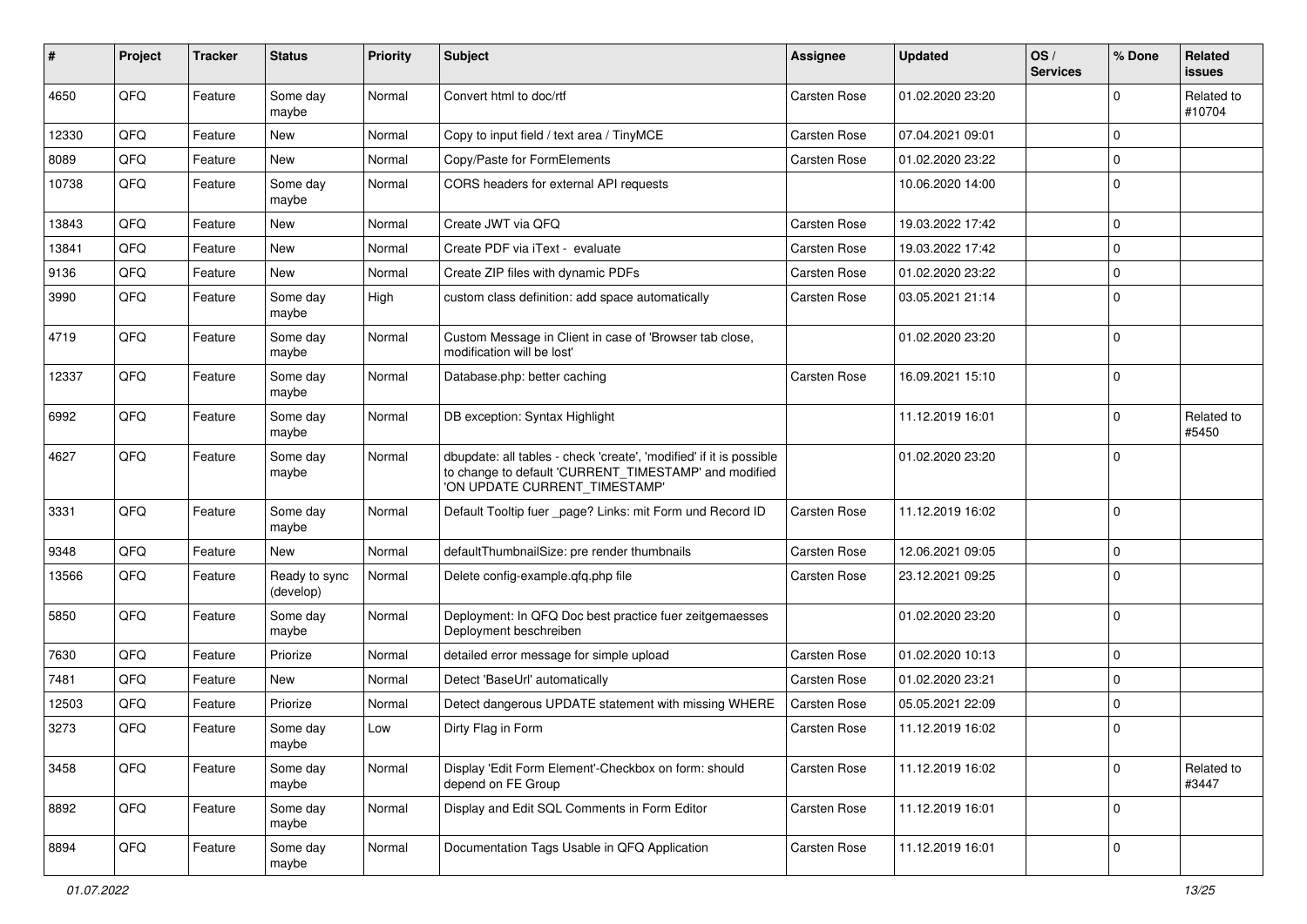| #     | Project | <b>Tracker</b> | <b>Status</b>     | <b>Priority</b> | <b>Subject</b>                                                                                                     | Assignee            | <b>Updated</b>   | OS/<br><b>Services</b> | % Done      | Related<br>issues         |
|-------|---------|----------------|-------------------|-----------------|--------------------------------------------------------------------------------------------------------------------|---------------------|------------------|------------------------|-------------|---------------------------|
| 3905  | QFQ     | Feature        | Some day<br>maybe | Normal          | Documentation: Best Practice anhand eines Online<br>Bewerbungstools                                                | Carsten Rose        | 11.12.2019 16:03 |                        | $\Omega$    |                           |
| 12109 | QFQ     | Feature        | New               | Normal          | Donwload Link: Plain, SIP, Persistent Link, Peristent SIP -<br>new notation                                        | Carsten Rose        | 03.05.2021 20:45 |                        | $\Omega$    | Related to<br>#12085      |
| 10996 | QFQ     | Feature        | New               | Normal          | Download video via sip: no seek                                                                                    | Carsten Rose        | 12.08.2020 14:18 |                        | 0           |                           |
| 6292  | QFQ     | Feature        | New               | Normal          | Download: File speichern mit Hash aber original Filename in<br>der Datenbank vermerken fuer Downloads              | <b>Carsten Rose</b> | 01.02.2020 23:21 |                        | $\Omega$    |                           |
| 7100  | QFQ     | Feature        | Some day<br>maybe | Normal          | Download: log access, max downloads, time limit                                                                    |                     | 01.02.2020 23:19 |                        | $\Omega$    |                           |
| 7217  | QFQ     | Feature        | Priorize          | Normal          | Download: notice User if `_sip=?` is missing                                                                       | Carsten Rose        | 01.02.2020 10:13 |                        | $\mathbf 0$ |                           |
| 5562  | QFQ     | Feature        | Priorize          | Normal          | Drag'n'Drop fuer Uploads                                                                                           | Benjamin Baer       | 21.03.2022 09:52 |                        | $\Omega$    | Related to<br>#9706       |
| 12603 | QFQ     | Feature        | New               | Normal          | Dropdown (Select), Radio, checkbox:<br>itemListAlways={{!SELECT key, value}}                                       | Carsten Rose        | 19.03.2022 17:47 |                        | $\Omega$    |                           |
| 10119 | QFQ     | Feature        | <b>New</b>        | Normal          | Dropdown (selectlist) & Type Ahead: format and catagorize list                                                     | Carsten Rose        | 07.05.2020 09:36 |                        | 0           |                           |
| 2995  | QFQ     | Feature        | Some day<br>maybe | Normal          | Dropdown JQuery Plugin: 'chosen' - Moeglichkeit um Select<br>Listen mehr Funktion zu geben. Kein Bootstrap noetig. | Carsten Rose        | 11.12.2019 16:03 |                        | $\Omega$    |                           |
| 4869  | QFQ     | Feature        | Some day<br>maybe | Normal          | Dynamic Update (show, hide, readonly?, required?) for<br><b>Template Group Elements</b>                            | Carsten Rose        | 01.02.2020 23:19 |                        | $\Omega$    | Related to<br>#4865       |
| 3216  | QFQ     | Feature        | Some day<br>maybe | Normal          | dynamic update für checkbox label2                                                                                 | Carsten Rose        | 11.12.2019 16:03 |                        | $\Omega$    | Related to<br>#2081       |
| 11504 | QFQ     | Feature        | New               | Normal          | Dynamic Update: Button text update for 'Save',' Close' &<br>'Delete'                                               | Carsten Rose        | 12.11.2020 23:44 |                        | $\Omega$    |                           |
| 6224  | QFQ     | Feature        | Priorize          | Normal          | Dynamic update: fade in/out fields                                                                                 | Benjamin Baer       | 21.03.2022 09:50 |                        | $\mathbf 0$ |                           |
| 4082  | QFQ     | Feature        | New               | Normal          | Dynamic Update: modeSql - useful default                                                                           | Carsten Rose        | 01.02.2020 23:22 |                        | $\mathbf 0$ |                           |
| 6083  | QFQ     | Feature        | Some day<br>maybe | Normal          | Dynamic Update: Value Check via SQL                                                                                |                     | 11.12.2019 16:02 |                        | $\Omega$    |                           |
| 7109  | QFQ     | Feature        | New               | Normal          | Dynamic Updates: row/element hide                                                                                  | Carsten Rose        | 01.02.2020 23:22 |                        | $\Omega$    | Has<br>duplicate<br>#4081 |
| 11460 | QFQ     | Feature        | <b>New</b>        | Normal          | Easier creation of changelog: gitchangelog                                                                         | Carsten Rose        | 12.06.2021 10:20 |                        | $\Omega$    | Related to<br>#13467      |
| 5893  | QFQ     | Feature        | Some day<br>maybe | Normal          | Edit on double-click                                                                                               |                     | 01.02.2020 23:19 |                        | 0           | Related to<br>#5894       |
| 3864  | QFQ     | Feature        | New               | Normal          | Encrypt / decrypt field                                                                                            | Enis Nuredini       | 30.06.2022 16:29 |                        | $\mathbf 0$ |                           |
| 5579  | QFQ     | Feature        | Some day<br>maybe | Normal          | Enhance Doc / Presentation: variable type 'link column type'                                                       | Carsten Rose        | 01.02.2020 23:19 |                        | $\mathbf 0$ |                           |
| 8585  | QFQ     | Feature        | Priorize          | Normal          | Enhance Error message for 'unknown form'                                                                           | Carsten Rose        | 01.02.2020 10:13 |                        | 0           |                           |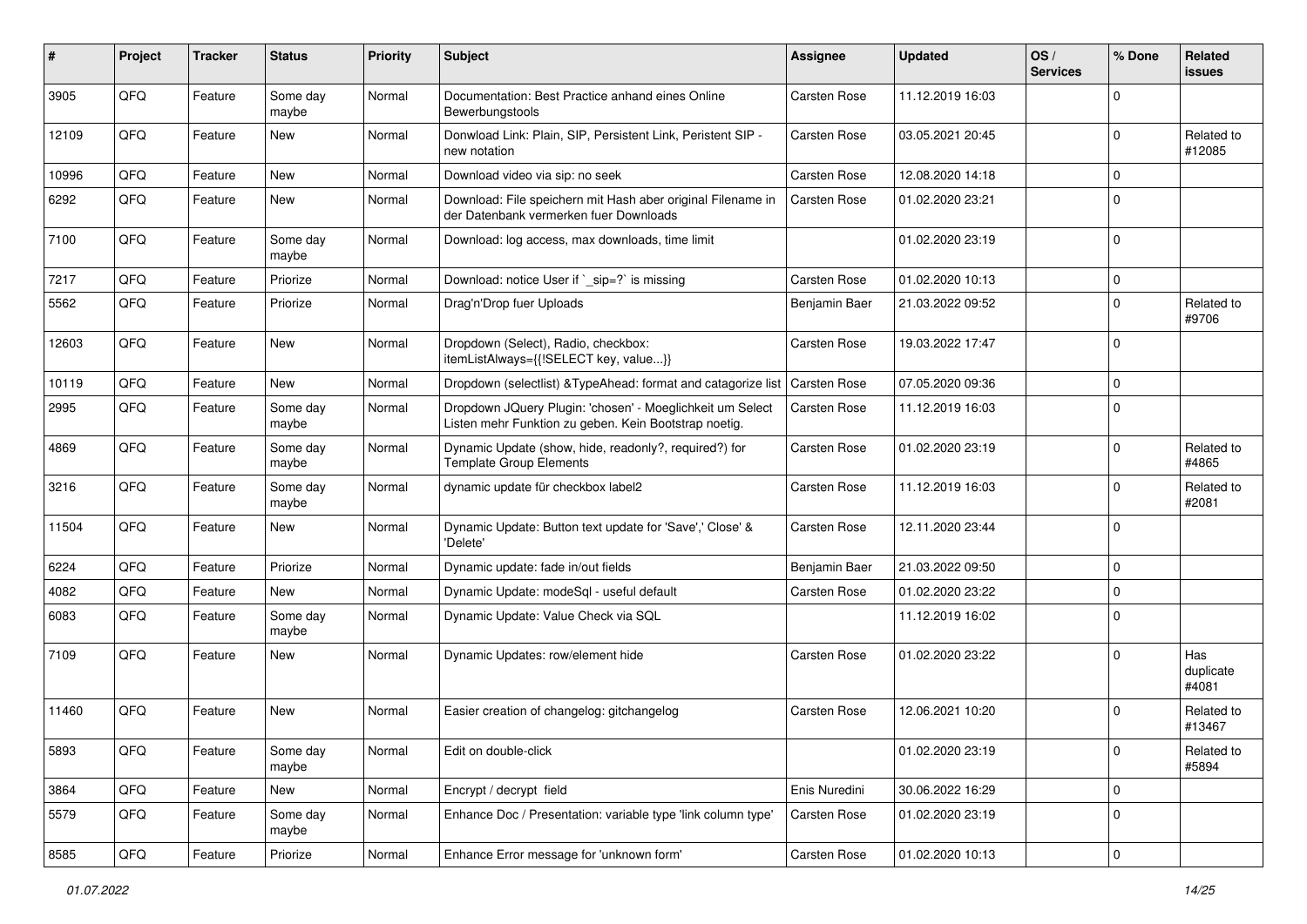| #     | Project | <b>Tracker</b> | <b>Status</b>     | <b>Priority</b> | <b>Subject</b>                                                                                                          | <b>Assignee</b> | <b>Updated</b>   | OS/<br><b>Services</b> | % Done      | Related<br><b>issues</b> |
|-------|---------|----------------|-------------------|-----------------|-------------------------------------------------------------------------------------------------------------------------|-----------------|------------------|------------------------|-------------|--------------------------|
| 6250  | QFQ     | Feature        | In Progress       | Normal          | Enhance layout: a) Subrecord, b) Subrecord-Title                                                                        | Carsten Rose    | 01.02.2020 23:22 |                        | $\Omega$    | Related to<br>#5391      |
| 5132  | QFQ     | Feature        | Some day<br>maybe | Normal          | Error Message sendmail missing attachment: more details                                                                 | Carsten Rose    | 01.02.2020 23:19 |                        | $\Omega$    |                          |
| 9128  | QFQ     | Feature        | New               | Normal          | Error Message: not replaced variables- a) replace back to '{{',<br>b) underline                                         | Carsten Rose    | 01.02.2020 23:22 |                        | $\Omega$    | Related to<br>#9129      |
| 4330  | QFQ     | Feature        | Some day<br>maybe | Normal          | Error Message: report missing {{ / }} in sqlUpdate, sqlInsert,<br>sqlDelete, sqlAfter, sqlBefore in FE action elements. | Carsten Rose    | 01.02.2020 23:20 |                        | $\Omega$    |                          |
| 10874 | QFQ     | Feature        | <b>New</b>        | Normal          | Erstellen eines Foreign Keys in der Tabelle "FormElement"                                                               |                 | 13.07.2020 10:11 |                        | $\Omega$    |                          |
| 10976 | QFQ     | Feature        | <b>New</b>        | Normal          | Excel Export Verbesserungen                                                                                             | Carsten Rose    | 06.08.2020 10:56 |                        | $\Omega$    |                          |
| 12024 | QFQ     | Feature        | New               | Normal          | Excel Export: text columns by default decode<br>htmlspeciachar()                                                        | Carsten Rose    | 17.02.2021 23:55 |                        | $\Omega$    | Related to<br>#12022     |
| 6594  | QFQ     | Feature        | New               | Normal          | Excel: on download, check if there is a valid sip                                                                       | Carsten Rose    | 01.02.2020 23:21 |                        | $\Omega$    |                          |
| 3900  | QFQ     | Feature        | Some day<br>maybe | Normal          | Extend documentation of 'Copy / Paste'                                                                                  | Carsten Rose    | 11.12.2019 16:03 |                        | $\Omega$    | Related to<br>#3899      |
| 11217 | QFQ     | Feature        | Some day<br>maybe | Normal          | <b>Extend Script Functionality</b>                                                                                      | Carsten Rose    | 16.09.2021 15:10 |                        | $\Omega$    |                          |
| 14185 | QFQ     | Feature        | New               | Normal          | External/Autocron.php - better suitable directory                                                                       | Support: System | 28.05.2022 11:03 |                        | $\Omega$    |                          |
| 8719  | QFQ     | Feature        | <b>New</b>        | Normal          | extraButtonLock: add support for 0/1                                                                                    | Carsten Rose    | 01.02.2020 23:22 |                        | $\Omega$    |                          |
| 6972  | QFQ     | Feature        | Some day<br>maybe | Normal          | Fabric Clipboard / cross browser tab                                                                                    | Benjamin Baer   | 01.02.2020 23:21 |                        | $\Omega$    |                          |
| 5024  | QFQ     | Feature        | Some day<br>maybe | Normal          | Fabric: Generate PDF with edits                                                                                         | Benjamin Baer   | 01.02.2020 23:20 |                        | $\Omega$    | Related to<br>#10704     |
| 6801  | QFQ     | Feature        | Priorize          | Normal          | Fabric: Maximize / FullIscreen                                                                                          | Benjamin Baer   | 21.03.2022 09:56 |                        | $\Omega$    |                          |
| 8584  | QFQ     | Feature        | Priorize          | Normal          | FE 'Action' - never assign to Container (except Template)<br>Group)                                                     | Carsten Rose    | 01.02.2020 10:13 |                        | $\Omega$    |                          |
| 9352  | QFQ     | Feature        | <b>New</b>        | Normal          | FE 'Native' fire slaveld, sqlAfter, sqllns                                                                              | Carsten Rose    | 01.02.2020 23:22 |                        | $\mathbf 0$ |                          |
| 7812  | QFQ     | Feature        | <b>New</b>        | Normal          | FE 'Subrecord' - new option 'subrecordShowFilter',<br>'subrecordPaging'                                                 | Carsten Rose    | 01.02.2020 23:22 |                        | $\mathbf 0$ |                          |
| 3415  | QFQ     | Feature        | Some day<br>maybe | Normal          | FE Login Box Templatefile                                                                                               | Benjamin Baer   | 11.12.2019 16:02 |                        | $\Omega$    |                          |
| 4536  | QFQ     | Feature        | Some day<br>maybe | Normal          | FE upload: problem with delete if mutliple uploads an<br>FE.name="                                                      |                 | 01.02.2020 23:20 |                        | $\Omega$    |                          |
| 8277  | QFQ     | Feature        | Priorize          | Normal          | fe.parameter.default=                                                                                                   | Carsten Rose    | 01.02.2020 23:17 |                        | $\Omega$    | Related to<br>#8113      |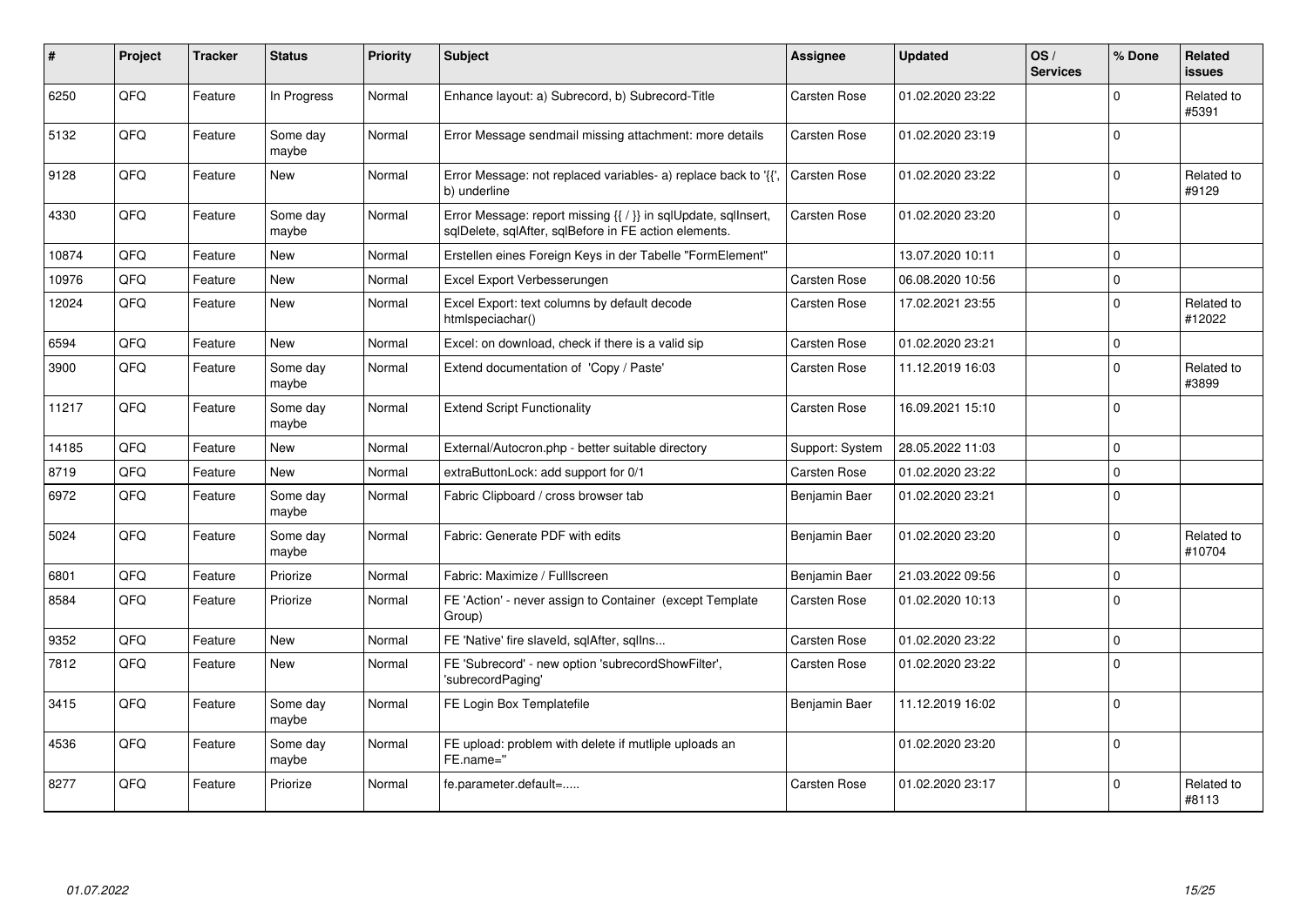| #     | Project | <b>Tracker</b> | <b>Status</b>     | <b>Priority</b> | <b>Subject</b>                                                                                                                                           | Assignee            | <b>Updated</b>   | OS/<br><b>Services</b> | % Done      | Related<br><b>issues</b>                                                    |
|-------|---------|----------------|-------------------|-----------------|----------------------------------------------------------------------------------------------------------------------------------------------------------|---------------------|------------------|------------------------|-------------|-----------------------------------------------------------------------------|
| 10013 | QFQ     | Feature        | Some day<br>maybe | Normal          | FE.typ=editor: CodeMirror                                                                                                                                | Carsten Rose        | 08.06.2022 10:37 |                        | $\mathbf 0$ | Related to<br>#12611,<br>Related to<br>#12490,<br>Related to<br>#7732       |
| 12162 | QFQ     | Feature        | <b>New</b>        | Normal          | FE.type=sendmail: personalized mailing (several mails) via<br>template                                                                                   | <b>Carsten Rose</b> | 03.05.2021 20:45 |                        | $\mathbf 0$ |                                                                             |
| 4444  | QFQ     | Feature        | Some day<br>maybe | Normal          | FE.type=upload: detect mime type                                                                                                                         |                     | 11.12.2019 16:02 |                        | $\mathbf 0$ | Related to<br>#4303                                                         |
| 7920  | QFQ     | Feature        | New               | Normal          | FE: Syntax Highlight, Zeinlenumbruch                                                                                                                     | Carsten Rose        | 01.02.2020 10:03 |                        | $\mathbf 0$ |                                                                             |
| 4872  | QFQ     | Feature        | Some day<br>maybe | Normal          | Fields of Typo3 page available in STORE_TYPO3                                                                                                            | Carsten Rose        | 01.02.2020 23:19 |                        | $\mathbf 0$ |                                                                             |
| 4413  | QFQ     | Feature        | New               | Normal          | fieldset: show/hidden, modeSql, dynamicUpdate                                                                                                            | Carsten Rose        | 09.02.2022 15:19 |                        | $\mathbf 0$ |                                                                             |
| 10003 | QFQ     | Feature        | Priorize          | Normal          | fieldset: stronger visualize group                                                                                                                       | Benjamin Baer       | 12.02.2020 08:13 |                        | $\mathbf 0$ |                                                                             |
| 5923  | QFQ     | Feature        | Some day<br>maybe | Normal          | fillStoreSystemBySqlLate                                                                                                                                 |                     | 01.02.2020 23:19 |                        | $\mathbf 0$ |                                                                             |
| 3880  | QFQ     | Feature        | Some day<br>maybe | Normal          | Form 'Form': anlegen einer Tabelle                                                                                                                       |                     | 14.01.2021 10:12 |                        | $\mathsf 0$ |                                                                             |
| 3879  | QFQ     | Feature        | Some day<br>maybe | Normal          | Form 'FormElement': Beim Feld 'name' rechts in der Notiz<br>einen Link einblenden - a) aktuelle Definition anzeigen, b)<br>Spalte in der Tabelle anlegen |                     | 11.12.2019 16:03 |                        | $\pmb{0}$   |                                                                             |
| 3878  | QFQ     | Feature        | Some day<br>maybe | Normal          | Form 'FormElement': Spalte 'name' typeAhead mit<br>Spaltennamen der Primarytable.                                                                        |                     | 11.12.2019 16:03 |                        | $\mathbf 0$ |                                                                             |
| 8336  | QFQ     | Feature        | <b>New</b>        | Normal          | Form > modified > Close New: a) Optional disable popup, b)<br>custom text, c) mode on save: close stay                                                   | <b>Carsten Rose</b> | 01.02.2020 23:22 |                        | $\mathbf 0$ | Related to<br>#8335                                                         |
| 10763 | QFQ     | Feature        | New               | Normal          | form accessed and submitted despite logout?                                                                                                              |                     | 16.06.2020 11:43 |                        | $\mathbf 0$ |                                                                             |
| 11716 | QFQ     | Feature        | New               | Normal          | Form an beliebiger Stelle im Report anzeigen                                                                                                             |                     | 09.12.2020 09:47 |                        | $\mathbf 0$ |                                                                             |
| 12262 | QFQ     | Feature        | ToDo              | Normal          | Form buttons on top: more customable                                                                                                                     | Enis Nuredini       | 17.06.2022 10:44 |                        | $\mathbf 0$ | Related to<br>#13945, Has<br>duplicate<br>#4046, Has<br>duplicate<br>#10080 |
| 9602  | QFQ     | Feature        | New               | Normal          | Form definition as JSON                                                                                                                                  | Carsten Rose        | 01.02.2020 23:21 |                        | $\mathbf 0$ | Related to<br>#9600                                                         |
| 11322 | QFQ     | Feature        | Some day<br>maybe | Normal          | Form Element JSON - (multiline parameter field)                                                                                                          | Carsten Rose        | 16.09.2021 15:10 |                        | $\mathsf 0$ |                                                                             |
| 12315 | QFQ     | Feature        | Some day<br>maybe | Normal          | Form History (Diffs) / Backups                                                                                                                           | Carsten Rose        | 16.09.2021 15:10 |                        | $\mathbf 0$ |                                                                             |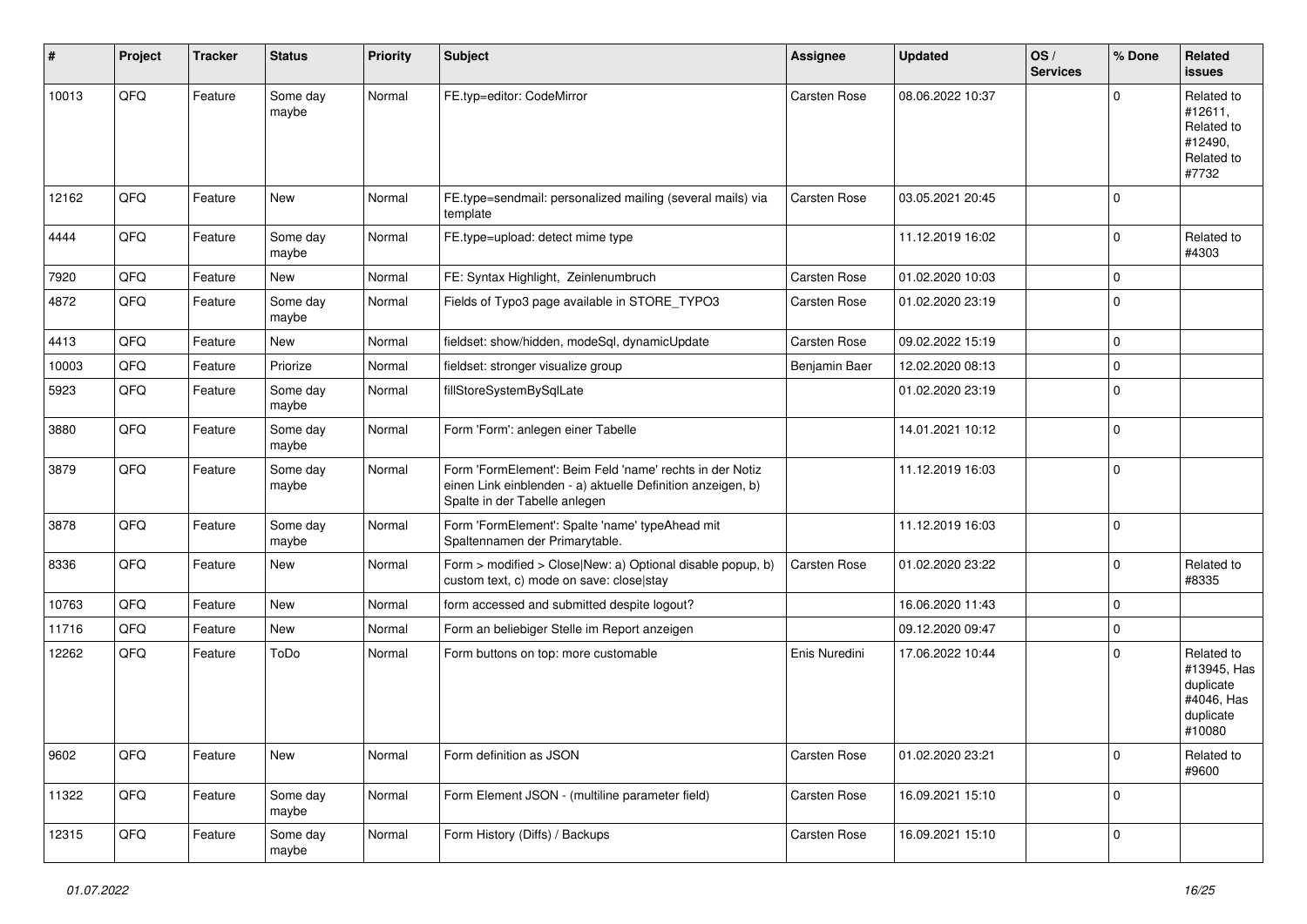| #     | Project | <b>Tracker</b> | <b>Status</b>     | <b>Priority</b> | <b>Subject</b>                                                                                                                   | Assignee            | <b>Updated</b>   | OS/<br><b>Services</b> | % Done      | Related<br>issues                            |
|-------|---------|----------------|-------------------|-----------------|----------------------------------------------------------------------------------------------------------------------------------|---------------------|------------------|------------------------|-------------|----------------------------------------------|
| 13572 | QFQ     | Feature        | Feedback          | Normal          | Form Load: misleading error message on trying to load non<br>existent primary record                                             | Enis Nuredini       | 16.05.2022 23:16 |                        | 100         |                                              |
| 5983  | QFQ     | Feature        | Some day<br>maybe | Normal          | Form Submit (save & update): normalize date/-time FE                                                                             | Carsten Rose        | 01.02.2020 23:19 |                        | $\mathbf 0$ |                                              |
| 9668  | QFQ     | Feature        | Priorize          | Normal          | Form.mode: rename 'hidden' to 'hide'                                                                                             | Carsten Rose        | 05.05.2021 22:14 |                        | 0           | Related to<br>#6437                          |
| 3708  | QFQ     | Feature        | Some day<br>maybe | Normal          | Form: input - 'specialchars', 'none'  gewisse tags erlauben,<br>andere verbieten                                                 | Carsten Rose        | 11.12.2019 16:02 |                        | $\mathbf 0$ | Related to<br>#14320                         |
| 6289  | QFQ     | Feature        | <b>New</b>        | Normal          | Form: Log                                                                                                                        | Carsten Rose        | 01.02.2020 23:21 |                        | $\mathbf 0$ |                                              |
| 4443  | QFQ     | Feature        | Some day<br>maybe | Normal          | Form: multiple secondary tables                                                                                                  |                     | 01.02.2020 23:20 |                        | $\mathbf 0$ |                                              |
| 12156 | QFQ     | Feature        | <b>New</b>        | Normal          | Form: Optional disable 'leave page'                                                                                              |                     | 03.05.2021 20:45 |                        | $\mathbf 0$ |                                              |
| 7278  | QFQ     | Feature        | Some day<br>maybe | Normal          | Form: Wert vordefinieren der immer gesetzt wird                                                                                  |                     | 02.05.2021 09:27 |                        | $\Omega$    |                                              |
| 6998  | QFQ     | Feature        | Priorize          | Normal          | Form: with debug=on show column information as tooltip of<br>column label                                                        | Carsten Rose        | 01.02.2020 10:13 |                        | $\Omega$    |                                              |
| 3877  | QFQ     | Feature        | Some day<br>maybe | Normal          | FormEditor: die Felder die aktuell nicht gebraucht werden nur<br>auf readonly/disabled setzen (nicht ausblenden > das irritiert. | <b>Carsten Rose</b> | 11.12.2019 16:03 |                        | $\Omega$    |                                              |
| 9537  | QFQ     | Feature        | New               | Normal          | FormEditor: Edit fieldset in FrontEnd                                                                                            | Carsten Rose        | 01.02.2020 23:22 |                        | $\Omega$    |                                              |
| 3350  | QFQ     | Feature        | Some day<br>maybe | Normal          | FormEditor: Hilfetext hinter 'checktype'                                                                                         | Carsten Rose        | 11.12.2019 16:02 |                        | $\mathbf 0$ |                                              |
| 14290 | QFQ     | Feature        | Priorize          | Normal          | FormEditor: Show Table Definition                                                                                                | Carsten Rose        | 19.06.2022 16:37 |                        | $\mathbf 0$ |                                              |
| 7290  | QFQ     | Feature        | Priorize          | Normal          | FormEditor: title as textarea if LEN(title)>60                                                                                   | Carsten Rose        | 01.02.2020 10:13 |                        | $\Omega$    | Blocked by<br>#7682                          |
| 8034  | QFQ     | Feature        | Priorize          | Normal          | FormElement 'data': 22.22.2222 should not be accepted                                                                            | Carsten Rose        | 01.02.2020 10:13 |                        | $\mathbf 0$ |                                              |
| 9548  | QFQ     | Feature        | Feedback          | High            | FormElement: Pattern mismatch - optional report only on<br>focus lost                                                            | Benjamin Baer       | 03.05.2021 21:14 |                        | $\mathbf 0$ |                                              |
| 6602  | QFQ     | Feature        | <b>New</b>        | Normal          | Formlet: in Report auf Mausklick ein mini-form oeffnen                                                                           | Carsten Rose        | 11.12.2019 16:16 |                        | $\mathbf 0$ |                                              |
| 6609  | QFQ     | Feature        | New               | Normal          | Formlet: JSON API erweitern                                                                                                      | Carsten Rose        | 01.02.2020 23:21 |                        | 50          |                                              |
| 6515  | QFQ     | Feature        | Some day<br>maybe | Normal          | Formular: Felder dynamisch ein/ausblenden                                                                                        |                     | 11.12.2019 16:02 |                        | $\Omega$    |                                              |
| 9900  | QFQ     | Feature        | Priorize          | Normal          | Generic API Call: tt-content record >> JSON                                                                                      | Carsten Rose        | 01.02.2020 10:13 |                        | 0           |                                              |
| 10095 | QFQ     | Feature        | Some day<br>maybe | Normal          | Generic Gitlab Integration into QFQ                                                                                              | Carsten Rose        | 16.09.2021 15:10 |                        | $\mathbf 0$ |                                              |
| 11702 | QFQ     | Feature        | New               | Normal          | HTML Special Char makes no sense for 'allbut' if '&' is<br>forbidden                                                             | Carsten Rose        | 07.12.2021 16:35 |                        | $\Omega$    | Related to<br>#5112,<br>Related to<br>#14320 |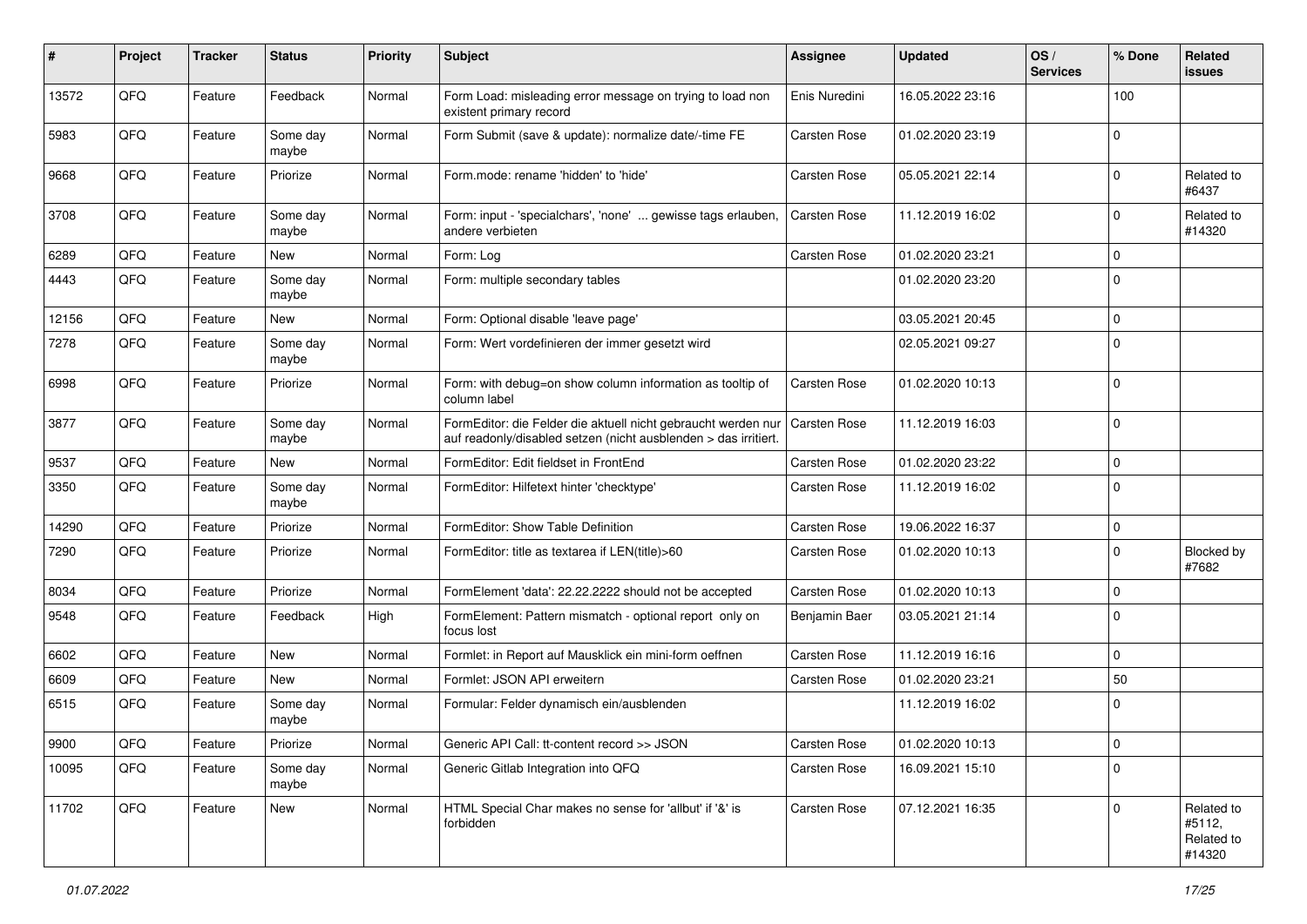| $\sharp$ | Project | <b>Tracker</b> | <b>Status</b>     | <b>Priority</b> | <b>Subject</b>                                                                         | <b>Assignee</b> | <b>Updated</b>   | OS/<br><b>Services</b> | % Done              | Related<br><b>issues</b>                                               |
|----------|---------|----------------|-------------------|-----------------|----------------------------------------------------------------------------------------|-----------------|------------------|------------------------|---------------------|------------------------------------------------------------------------|
| 12480    | QFQ     | Feature        | New               | Normal          | If QFQ upgrade is running, block further request                                       | Carsten Rose    | 03.05.2021 20:45 |                        | $\mathbf 0$         |                                                                        |
| 8217     | QFQ     | Feature        | New               | Normal          | if-elseif-else construct                                                               | Carsten Rose    | 16.03.2021 18:41 |                        | $\mathsf 0$         | Related to<br>#10716                                                   |
| 7660     | QFQ     | Feature        | <b>New</b>        | Normal          | IMAP: import mails to DB, move / delete mails                                          | Carsten Rose    | 01.02.2020 09:52 |                        | $\pmb{0}$           |                                                                        |
| 7453     | QFQ     | Feature        | Some day<br>maybe | Normal          | import / export forms QFQ                                                              | Carsten Rose    | 16.09.2021 15:10 |                        | $\mathbf 0$         |                                                                        |
| 2950     | QFQ     | Feature        | Some day<br>maybe | Normal          | Inhalt QFQ Records als File                                                            |                 | 11.12.2019 16:03 |                        | $\mathsf 0$         |                                                                        |
| 11036    | QFQ     | Feature        | Some day<br>maybe | Normal          | inline report editor permissions                                                       | Carsten Rose    | 16.09.2021 15:09 |                        | $\pmb{0}$           | Related to<br>#11323                                                   |
| 9517     | QFQ     | Feature        | In Progress       | High            | Input multiple tags with typeahead                                                     | Carsten Rose    | 03.05.2021 21:14 |                        | 40                  | Related to<br>#10150                                                   |
| 7965     | QFQ     | Feature        | Priorize          | Normal          | Input type 'text' with visual format - currency                                        | Benjamin Baer   | 03.01.2022 07:45 |                        | $\mathsf{O}\xspace$ |                                                                        |
| 12630    | QFQ     | Feature        | In Progress       | Normal          | Input: date[time]: min / max values                                                    | Enis Nuredini   | 20.06.2022 18:31 |                        | $\mathbf 0$         | Related to<br>#10096,<br>Related to<br>#14302,<br>Related to<br>#14303 |
| 7522     | QFQ     | Feature        | Priorize          | Normal          | Inserting default index.html to folder (Avoid Apache Indexing)                         | Carsten Rose    | 01.02.2020 10:13 |                        | $\mathsf 0$         |                                                                        |
| 4259     | QFQ     | Feature        | Some day<br>maybe | Normal          | Instant trigger a cron job                                                             | Carsten Rose    | 11.12.2019 16:03 |                        | $\mathbf 0$         |                                                                        |
| 7732     | QFQ     | Feature        | Some day<br>maybe | Normal          | Javascript: Lazy Loading der add on libs                                               | Benjamin Baer   | 08.06.2022 10:38 |                        | $\mathbf 0$         | Related to<br>#12611,<br>Related to<br>#12490,<br>Related to<br>#10013 |
| 1510     | QFQ     | Feature        | Some day<br>maybe | Normal          | jquery von google laden, falls das nicht geht lokal                                    |                 | 11.12.2019 16:03 |                        | $\mathbf 0$         |                                                                        |
| 1946     | QFQ     | Feature        | Some day<br>maybe | Normal          | Kontrolle ob der ReadOnly Modus bei den<br>Formularelementen korrekt implementiert ist | Carsten Rose    | 11.12.2019 16:03 |                        | $\mathbf 0$         |                                                                        |
| 10443    | QFQ     | Feature        | In Progress       | Normal          | Konzept _api / _live                                                                   | Carsten Rose    | 07.05.2020 09:39 |                        | $\mathsf 0$         |                                                                        |
| 10593    | QFQ     | Feature        | <b>New</b>        | Normal          | label2: text behind input element                                                      | Carsten Rose    | 16.05.2020 10:57 |                        | $\mathbf 0$         |                                                                        |
| 14371    | QFQ     | Feature        | Priorize          | Normal          | LDAP via REPORT                                                                        | Carsten Rose    | 19.06.2022 16:37 |                        | $\mathsf{O}\xspace$ |                                                                        |
| 3457     | QFQ     | Feature        | Some day<br>maybe | Normal          | LDAP: concat multi values to one single entry                                          | Carsten Rose    | 11.12.2019 16:02 |                        | $\mathsf 0$         |                                                                        |
| 10569    | QFQ     | Feature        | Priorize          | Normal          | link _blank more safe                                                                  | Enis Nuredini   | 25.03.2022 12:44 |                        | $\mathbf 0$         |                                                                        |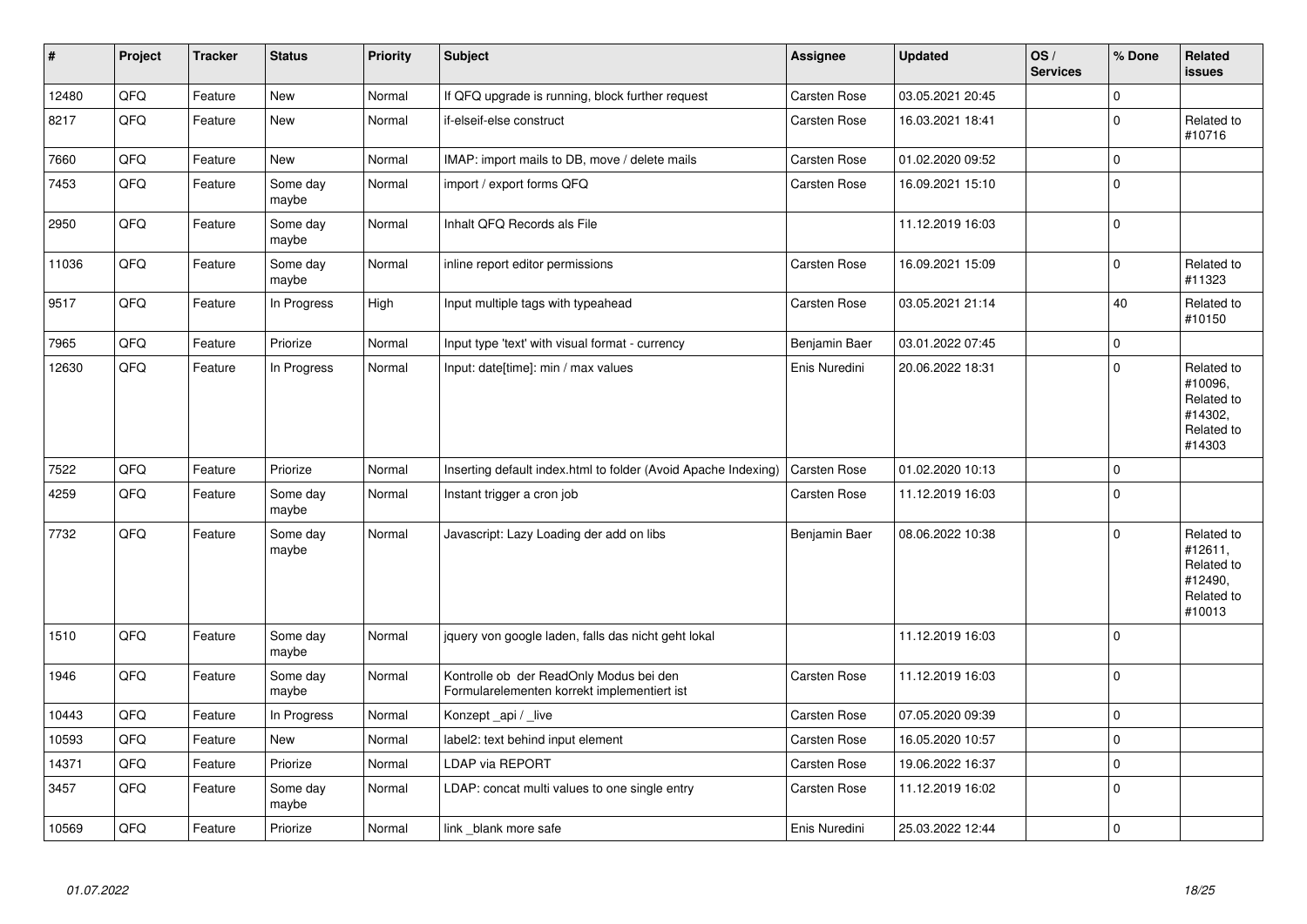| #     | Project | <b>Tracker</b> | <b>Status</b>     | <b>Priority</b> | Subject                                                                                                | <b>Assignee</b> | <b>Updated</b>   | OS/<br><b>Services</b> | % Done      | Related<br><b>issues</b>                                              |
|-------|---------|----------------|-------------------|-----------------|--------------------------------------------------------------------------------------------------------|-----------------|------------------|------------------------|-------------|-----------------------------------------------------------------------|
| 3617  | QFQ     | Feature        | Some day<br>maybe | Normal          | Load javascripts at bottom                                                                             |                 | 11.12.2019 16:02 |                        | $\Omega$    |                                                                       |
| 8702  | QFQ     | Feature        | <b>New</b>        | Normal          | Load Record which is locked: missing user info                                                         | Carsten Rose    | 11.12.2019 16:16 |                        | $\Omega$    | Related to<br>#9789                                                   |
| 12490 | QFQ     | Feature        | <b>New</b>        | Normal          | Loading Plugins in QFQ - see what tinymce does. (lazy<br>loading)                                      | Benjamin Baer   | 08.06.2022 10:37 |                        | $\Omega$    | Related to<br>#12611.<br>Related to<br>#10013,<br>Related to<br>#7732 |
| 4433  | QFQ     | Feature        | Some day<br>maybe | Normal          | Log when SIP will be destroyed by QFQ for any (security)<br>reason                                     |                 | 01.02.2020 23:20 |                        | $\Omega$    | Related to<br>#4432,<br>Related to<br>#5458                           |
| 4439  | QFQ     | Feature        | Some day<br>maybe | Normal          | Log: report all actions fired by an FE Element, incl. the<br>original directive (slaveld, sqlInsert, ) |                 | 01.02.2020 23:20 |                        | $\Omega$    | Related to<br>#4432,<br>Related to<br>#5458                           |
| 9777  | QFQ     | Feature        | <b>New</b>        | Normal          | Logging QFQ Variables                                                                                  | Carsten Rose    | 16.12.2019 17:17 |                        | 0           |                                                                       |
| 2361  | QFQ     | Feature        | New               | Normal          | Logging wer/wann/wo welches Formular aufgerufen hat                                                    | Carsten Rose    | 11.12.2019 16:15 |                        | $\Omega$    | Related to<br>#4432,<br>Related to<br>#7480                           |
| 5852  | QFQ     | Feature        | Some day<br>maybe | Normal          | Logging: mail.log / sql.log - im FE anzeigen und via AJAX<br>aktualisieren                             | Carsten Rose    | 01.02.2020 23:19 |                        | $\Omega$    | Related to<br>#5885                                                   |
| 3504  | QFQ     | Feature        | <b>New</b>        | Normal          | Logging: welche Action FEs werden wann wie ausgefuehrt                                                 | Carsten Rose    | 01.02.2020 23:21 |                        | $\Omega$    | Related to<br>#5458,<br>Related to<br>#4092                           |
| 4974  | QFQ     | Feature        | Some day<br>maybe | Normal          | Long polling - inform all listening clients of changes                                                 |                 | 11.12.2019 16:02 |                        | $\Omega$    |                                                                       |
| 5455  | QFQ     | Feature        | Some day<br>maybe | Normal          | Mail Redirects grld abhaengig                                                                          |                 | 01.02.2020 23:20 |                        | $\Omega$    |                                                                       |
| 2084  | QFQ     | Feature        | Some day<br>maybe | Normal          | Mailto mit encryption: Subrecord                                                                       | Carsten Rose    | 11.12.2019 16:03 |                        | $\Omega$    | Related to<br>#2082                                                   |
| 11747 | QFQ     | Feature        | New               | Normal          | Maintenance Page with Redirect                                                                         | Carsten Rose    | 03.05.2021 20:47 |                        | 0           | Related to<br>#11741                                                  |
| 9208  | QFQ     | Feature        | New               | Normal          | Manage 'recent' records                                                                                | Carsten Rose    | 01.02.2020 23:22 |                        | $\mathbf 0$ |                                                                       |
| 10014 | QFQ     | Feature        | New               | Normal          | Manual.rst: describe behaviour and process order of<br>fillStoreVar, slaveId, sqlBefore,               | Carsten Rose    | 01.02.2020 22:31 |                        | $\mathbf 0$ |                                                                       |
| 4440  | QFQ     | Feature        | Some day<br>maybe | Normal          | Manual.rst: explain how to. expand PHP Session to 4h                                                   |                 | 11.12.2019 16:02 |                        | 0           |                                                                       |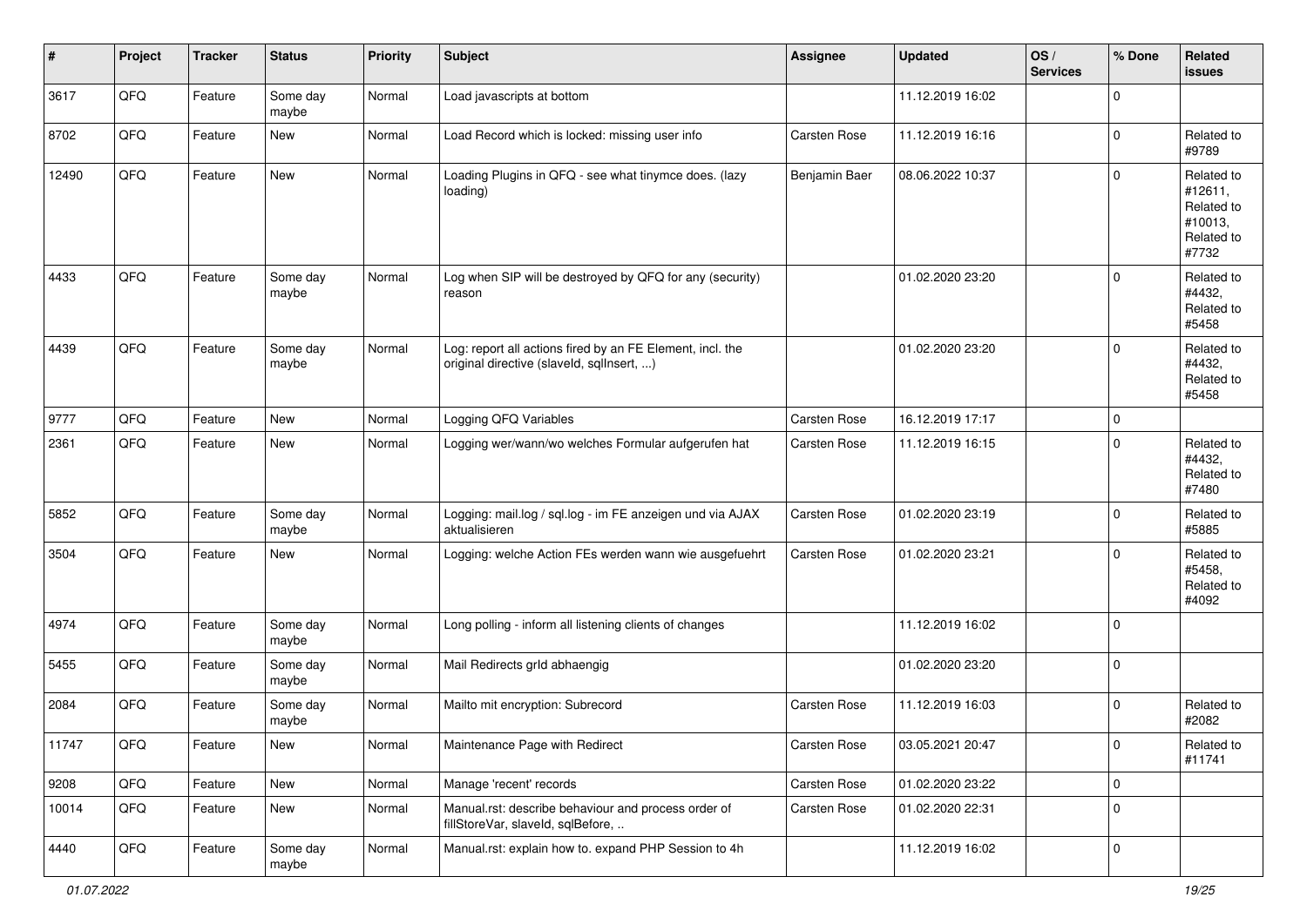| #     | Project | <b>Tracker</b> | <b>Status</b>     | Priority | <b>Subject</b>                                                                    | Assignee      | <b>Updated</b>   | OS/<br><b>Services</b> | % Done       | <b>Related</b><br><b>issues</b>                                      |
|-------|---------|----------------|-------------------|----------|-----------------------------------------------------------------------------------|---------------|------------------|------------------------|--------------|----------------------------------------------------------------------|
| 7104  | QFQ     | Feature        | Some day<br>maybe | Normal   | Manual: hint about escaping if '\r' appears in mail body                          |               | 11.12.2019 16:01 |                        | $\mathbf 0$  |                                                                      |
| 12039 | QFQ     | Feature        | <b>New</b>        | Normal   | Missing htmlSpecialChar() in pre processing on form submit                        |               | 18.02.2021 00:09 |                        | $\mathbf 0$  | Related to<br>#14320                                                 |
| 4027  | QFQ     | Feature        | Some day<br>maybe | Normal   | Missing: orange 'check' / 'bullet'                                                |               | 11.12.2019 16:03 |                        | $\mathbf 0$  |                                                                      |
| 11523 | QFQ     | Feature        | <b>New</b>        | Normal   | Mit dynamic Update erkennen, ob Upload gemacht wurde                              | Carsten Rose  | 13.11.2020 15:07 |                        | $\mathbf 0$  | Related to<br>#9533                                                  |
| 4626  | QFQ     | Feature        | Some day<br>maybe | Normal   | Mobile View: 'classBody=qfq-form-right' makes no sense                            |               | 01.02.2020 23:20 |                        | $\mathbf 0$  |                                                                      |
| 3646  | QFQ     | Feature        | Some day<br>maybe | Normal   | Moeglichkeit HTML Tags in Reports auszugeben (zu<br>enkodieren: htmlspecialchars) |               | 11.12.2019 16:02 |                        | $\mathbf 0$  | Related to<br>#14320                                                 |
| 6765  | QFQ     | Feature        | <b>New</b>        | Normal   | Moeglichkeit via QFQ eigene Logs zu schreiben                                     | Carsten Rose  | 01.02.2020 23:21 |                        | $\mathsf 0$  |                                                                      |
| 10015 | QFQ     | Feature        | Priorize          | Normal   | Monospace in Textarea                                                             | Carsten Rose  | 03.02.2020 13:40 |                        | $\mathbf 0$  |                                                                      |
| 9706  | QFQ     | Feature        | <b>New</b>        | Normal   | Multi File Upload (hidden template group)                                         | Carsten Rose  | 01.02.2020 23:22 |                        | $\mathbf 0$  | Related to<br>#7521,<br>Related to<br>#5562,<br>Related to<br>#13330 |
| 13330 | QFQ     | Feature        | In Progress       | Normal   | Multi Form: Upload                                                                | Carsten Rose  | 07.11.2021 12:40 |                        | 50           | Related to<br>#9706                                                  |
| 4365  | QFQ     | Feature        | Some day<br>maybe | Normal   | Multi Language: new way of config                                                 | Carsten Rose  | 01.02.2020 23:20 |                        | $\mathbf 0$  |                                                                      |
| 11516 | QFQ     | Feature        | <b>New</b>        | Normal   | Multi Page Form (Previous/Next Buttons)                                           | Carsten Rose  | 16.03.2021 17:52 |                        | $\mathbf 0$  |                                                                      |
| 7602  | QFQ     | Feature        | ToDo              | High     | Multi Select: with checkboxes                                                     | Benjamin Baer | 22.03.2022 09:07 |                        | $\mathbf{0}$ |                                                                      |
| 10714 | QFQ     | Feature        | <b>New</b>        | Normal   | multi Table Form                                                                  | Carsten Rose  | 16.03.2021 18:44 |                        | $\mathbf 0$  |                                                                      |
| 5695  | QFQ     | Feature        | In Progress       | Normal   | Multiform                                                                         | Carsten Rose  | 02.01.2021 18:38 |                        | $\pmb{0}$    |                                                                      |
| 9579  | QFQ     | Feature        | Some day<br>maybe | Normal   | Multiform with Process Row                                                        | Carsten Rose  | 11.12.2019 16:01 |                        | $\mathbf 0$  |                                                                      |
| 12023 | QFQ     | Feature        | <b>New</b>        | Normal   | MySQL Stored Precdure: QDECODESPECIALCHAR()                                       | Carsten Rose  | 16.02.2021 11:16 |                        | $\mathbf 0$  | Related to<br>#12022                                                 |
| 6437  | QFQ     | Feature        | <b>New</b>        | Normal   | Neuer Mode Button bei FormElementen                                               | Carsten Rose  | 01.02.2020 23:21 |                        | $\mathbf 0$  | Related to<br>#9668,<br>Blocked by<br>#9678                          |
| 6084  | QFQ     | Feature        | Some day<br>maybe | Normal   | New escape type: 'D' - convert date                                               |               | 01.02.2020 23:19 |                        | $\mathbf 0$  |                                                                      |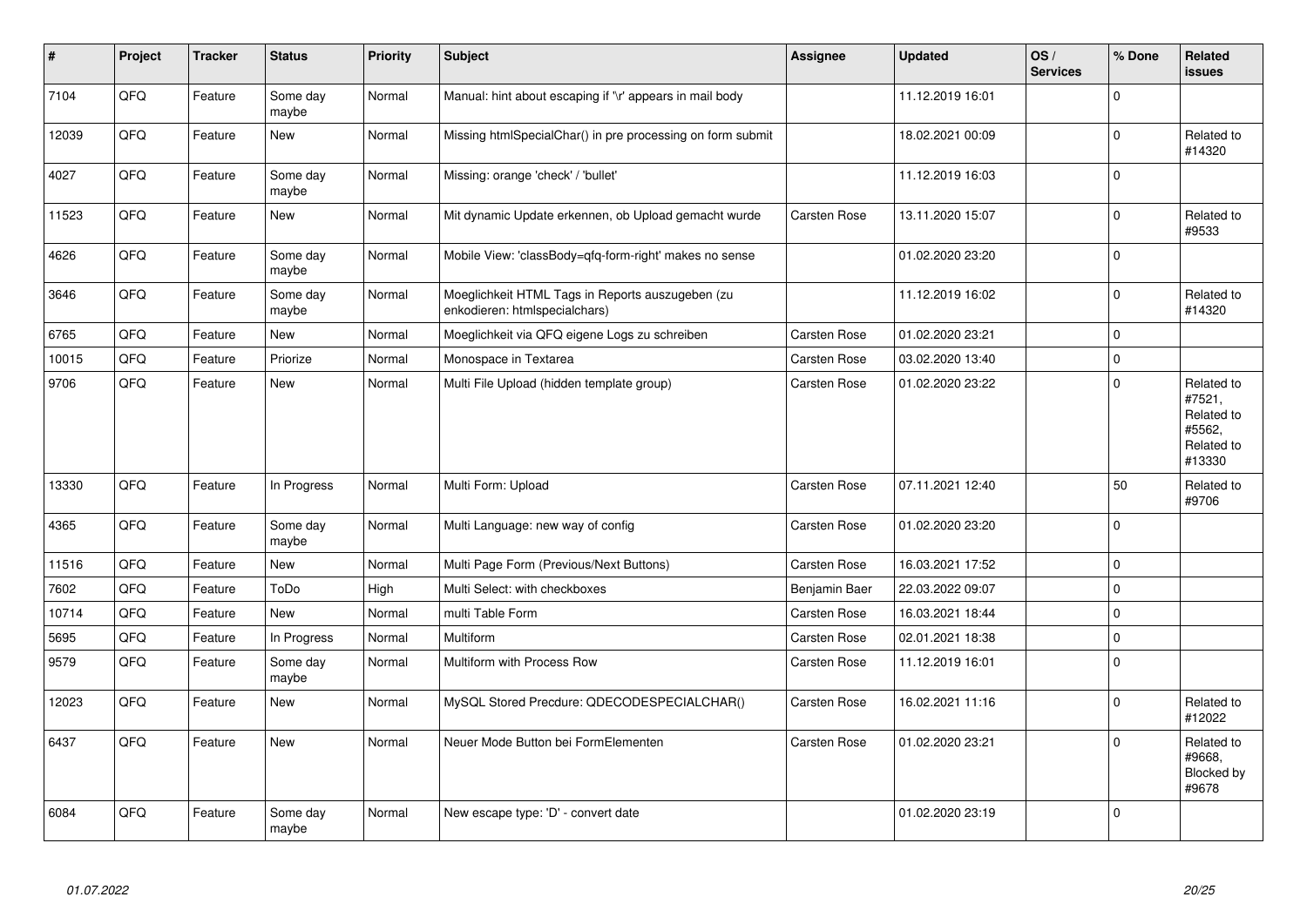| #     | Project | <b>Tracker</b> | <b>Status</b>     | <b>Priority</b> | <b>Subject</b>                                                                                    | <b>Assignee</b> | <b>Updated</b>   | OS/<br><b>Services</b> | % Done              | Related<br>issues                             |
|-------|---------|----------------|-------------------|-----------------|---------------------------------------------------------------------------------------------------|-----------------|------------------|------------------------|---------------------|-----------------------------------------------|
| 4446  | QFQ     | Feature        | Some day<br>maybe | Normal          | New FE get same feldContainerId as last modifed FE                                                |                 | 01.02.2020 23:20 |                        | $\mathbf 0$         |                                               |
| 7229  | QFQ     | Feature        | Some day<br>maybe | Normal          | New FormElement.type: Button                                                                      |                 | 01.02.2021 12:32 |                        | $\mathbf 0$         |                                               |
| 5782  | QFQ     | Feature        | New               | Normal          | NextCloud API                                                                                     | Carsten Rose    | 01.02.2020 10:02 |                        | $\mathbf 0$         |                                               |
| 14090 | QFQ     | Feature        | <b>New</b>        | Normal          | Nützliche _script funktionen                                                                      | Carsten Rose    | 28.05.2022 11:03 |                        | $\pmb{0}$           |                                               |
| 10011 | QFQ     | Feature        | Priorize          | Normal          | Offer new STORE_TYPO3 Variable 'beUser', 'beEmail'                                                | Carsten Rose    | 08.05.2021 09:51 |                        | $\mathbf 0$         | Related to<br>#10012,<br>Related to<br>#12511 |
| 7681  | QFQ     | Feature        | New               | Normal          | Optional switch off 'check for modified record'                                                   | Carsten Rose    | 01.02.2020 23:21 |                        | $\mathbf 0$         |                                               |
| 10384 | QFQ     | Feature        | <b>New</b>        | Normal          | Parameter Exchange QFQ Instances                                                                  |                 | 07.05.2020 09:38 |                        | $\mathbf 0$         |                                               |
| 8101  | QFQ     | Feature        | Some day<br>maybe | Normal          | Password hash: support further hashing methods                                                    | Carsten Rose    | 16.09.2021 15:10 |                        | $\mathbf 0$         |                                               |
| 5715  | QFQ     | Feature        | New               | High            | PDF Caching                                                                                       | Carsten Rose    | 03.05.2021 21:14 |                        | $\mathbf 0$         | Related to<br>#5851,<br>Related to<br>#6357   |
| 7336  | QFQ     | Feature        | Some day<br>maybe | Normal          | PDF Upload: disallow PDFs with specific Meta information                                          | Carsten Rose    | 11.12.2019 16:01 |                        | $\mathbf 0$         |                                               |
| 6261  | QFQ     | Feature        | New               | Normal          | Persistent SIP                                                                                    | Carsten Rose    | 12.06.2021 09:07 |                        | $\mathbf 0$         | Related to<br>#10819                          |
| 10819 | QFQ     | Feature        | <b>New</b>        | Normal          | Persistent SIP - second try                                                                       | Carsten Rose    | 29.06.2020 23:02 |                        | $\mathbf 0$         | Related to<br>#6261                           |
| 12556 | QFQ     | Feature        | <b>New</b>        | Normal          | Pills Title: colored = static or dynamic on allrequiredgiven                                      | Benjamin Baer   | 19.03.2022 17:49 |                        | $\mathbf 0$         |                                               |
| 10080 | QFQ     | Feature        | <b>New</b>        | Normal          | Popup on 'save' / 'close': configure dialog (answer<br>yes/no/cancle/)                            | Carsten Rose    | 28.03.2021 20:52 |                        | $\mathbf 0$         | Is duplicate<br>of #12262                     |
| 8204  | QFQ     | Feature        | Priorize          | High            | Position 'required mark'                                                                          | Carsten Rose    | 16.06.2021 13:44 |                        | $\mathbf 0$         |                                               |
| 3495  | QFQ     | Feature        | Some day<br>maybe | Normal          | Predifined Parameter werden nicht in '+' (add new record)<br>SIP gerendert.                       |                 | 11.12.2019 16:02 |                        | $\mathbf 0$         |                                               |
| 4023  | QFQ     | Feature        | New               | Normal          | prepared statements - FE action: salveld, sqlInsert,<br>sqlUpdate, sqlDelete, sqlBefore, sqlAfter | Carsten Rose    | 11.12.2019 16:15 |                        | $\mathbf 0$         |                                               |
| 9135  | QFQ     | Feature        | Priorize          | Normal          | Progress Bar generic / replace old hourglass download<br>popup                                    | Benjamin Baer   | 03.01.2022 07:43 |                        | $\mathbf{0}$        |                                               |
| 11980 | QFQ     | Feature        | In Progress       | Normal          | protected verzeichnis MUSS geschützt werden                                                       | Carsten Rose    | 07.09.2021 13:30 |                        | $\mathsf{O}\xspace$ |                                               |
| 1253  | QFQ     | Feature        | Some day<br>maybe | Normal          | QF: Colorpicker                                                                                   |                 | 11.12.2019 16:03 |                        | $\mathbf 0$         |                                               |
| 1251  | QFQ     | Feature        | Some day<br>maybe | Normal          | QF: Combo                                                                                         |                 | 11.12.2019 16:03 |                        | $\mathbf 0$         |                                               |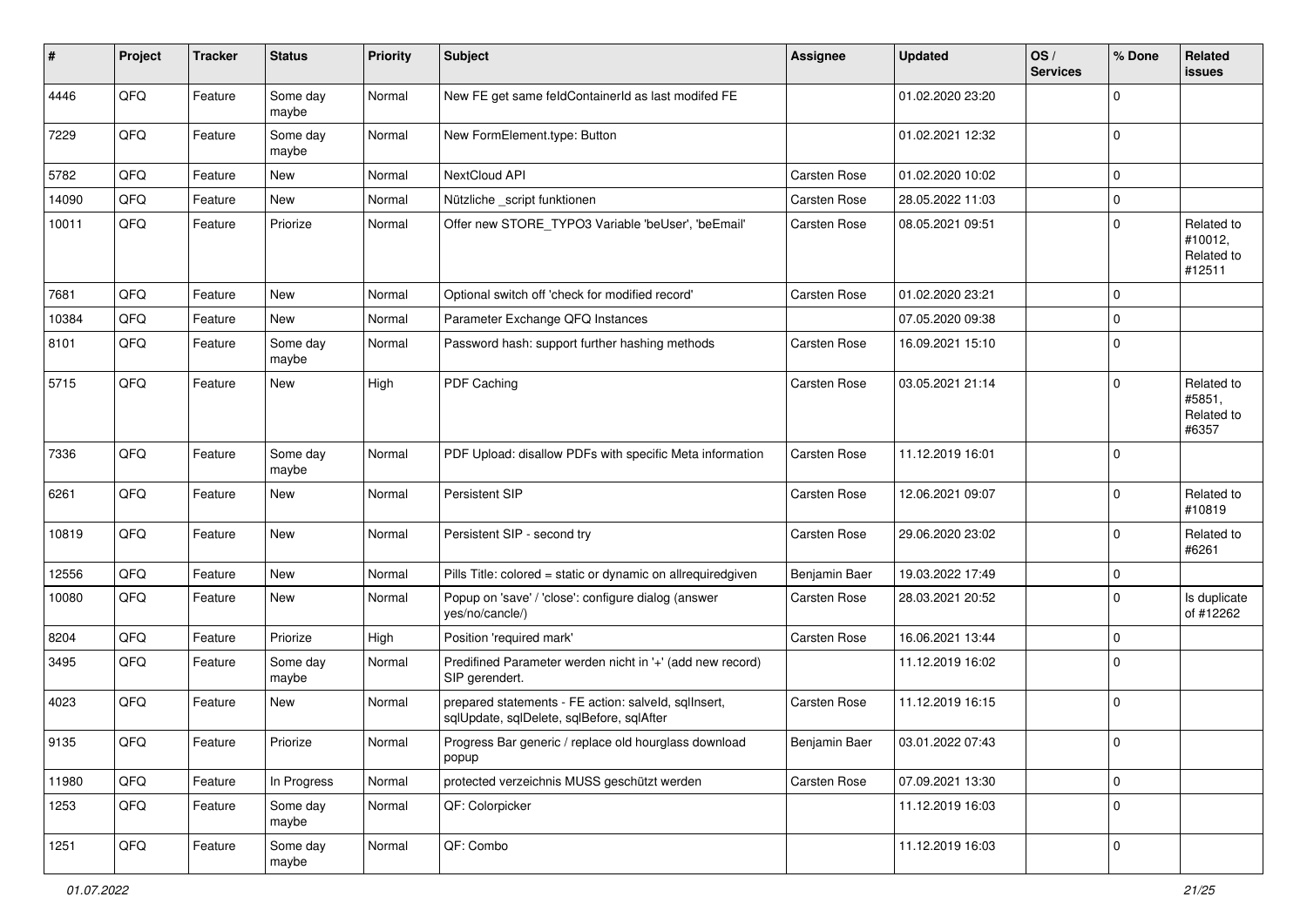| #     | Project | <b>Tracker</b> | <b>Status</b>     | <b>Priority</b> | <b>Subject</b>                                                                                                                        | <b>Assignee</b>        | <b>Updated</b>   | OS/<br><b>Services</b> | % Done      | <b>Related</b><br><b>issues</b>                                        |
|-------|---------|----------------|-------------------|-----------------|---------------------------------------------------------------------------------------------------------------------------------------|------------------------|------------------|------------------------|-------------|------------------------------------------------------------------------|
| 955   | QFQ     | Feature        | Some day<br>maybe | Normal          | QF: Notizen vor/nach dem Form                                                                                                         |                        | 01.02.2020 23:20 |                        | $\Omega$    |                                                                        |
| 1234  | QFQ     | Feature        | Some day<br>maybe | Normal          | QF: Record numbering: Im Grid soll in Spalte 1 optional die<br>laufende Nummer der Records angezeigt werden.                          |                        | 01.02.2020 23:20 |                        | $\mathbf 0$ |                                                                        |
| 10124 | QFQ     | Feature        | Feedback          | Normal          | gfg AAI-Login                                                                                                                         | Karin Niffeler         | 07.05.2020 09:36 |                        | $\mathbf 0$ |                                                                        |
| 14376 | QFQ     | Feature        | <b>New</b>        | Normal          | QFQ Bootstrap: if missing, create stored procedures                                                                                   | Enis Nuredini          | 19.06.2022 16:37 |                        | $\pmb{0}$   |                                                                        |
| 5160  | QFQ     | Feature        | Some day<br>maybe | Normal          | QFQ collaborative / together.js, ShareJS, y-js, collaborative,                                                                        |                        | 11.12.2019 16:02 |                        | $\mathbf 0$ |                                                                        |
| 5389  | QFQ     | Feature        | Some day<br>maybe | Normal          | QFQ Design: Multline label / note                                                                                                     | Benjamin Baer          | 01.02.2020 23:19 |                        | $\pmb{0}$   |                                                                        |
| 1635  | QFQ     | Feature        | Some day<br>maybe | Normal          | QFQ Extension content record: weitere Optionen einblenden.                                                                            | Carsten Rose           | 11.12.2019 16:03 |                        | $\pmb{0}$   |                                                                        |
| 12465 | QFQ     | Feature        | <b>New</b>        | Normal          | QFQ Function: use in FE to fill StoreRecord                                                                                           | Carsten Rose           | 05.05.2021 21:58 |                        | $\mathbf 0$ |                                                                        |
| 13609 | QFQ     | Feature        | <b>New</b>        | Normal          | QFQ Introduction: Seite aufloesen                                                                                                     | Philipp<br>Gröbelbauer | 28.05.2022 11:02 |                        | $\mathbf 0$ |                                                                        |
| 5892  | QFQ     | Feature        | Some day<br>maybe | Normal          | QFQ should use T3 API to manipulate FE GROUP<br>membership                                                                            |                        | 01.02.2020 23:20 |                        | $\pmb{0}$   |                                                                        |
| 9927  | QFQ     | Feature        | New               | Normal          | QFQ Update: a) Update nur machen wenn BE User<br>eingeloggt ist., b) Bei Fehler genaue Meldung welcher<br>Updateschritt Probleme hat. | Carsten Rose           | 22.01.2020 12:59 |                        | $\mathbf 0$ |                                                                        |
| 3692  | QFQ     | Feature        | Some day<br>maybe | Normal          | QFQ Webseite                                                                                                                          | Benjamin Baer          | 11.12.2019 16:02 |                        | $\Omega$    | Related to<br>#5033                                                    |
| 7108  | QFQ     | Feature        | Some day<br>maybe | Normal          | QFQ Wrap Elements                                                                                                                     |                        | 11.12.2019 16:01 |                        | $\mathbf 0$ |                                                                        |
| 4839  | QFQ     | Feature        | Some day<br>maybe | Normal          | qfq-handle in <head> Abschnitt</head>                                                                                                 | Carsten Rose           | 11.12.2019 16:02 |                        | $\mathbf 0$ |                                                                        |
| 14187 | QFQ     | Feature        | <b>New</b>        | High            | gfg.log: show current URL                                                                                                             | Carsten Rose           | 28.05.2022 11:02 |                        | $\mathbf 0$ | Related to<br>#13933,<br>Related to<br>#12532,<br>Related to<br>#11893 |
| 5480  | QFQ     | Feature        | Some day<br>maybe | Normal          | QFQ: Dokumentation mit Screenshots versehen                                                                                           | Carsten Rose           | 01.02.2020 23:20 |                        | $\Omega$    | Related to<br>#9879                                                    |
| 8586  | QFQ     | Feature        | Some day<br>maybe | Normal          | QFQ: Enhance Error message for 'record not found'                                                                                     | Carsten Rose           | 16.09.2021 15:10 |                        | $\mathbf 0$ |                                                                        |
| 13757 | QFQ     | Feature        | New               | High            | QR / Bar-Code Plugin                                                                                                                  | Enis Nuredini          | 19.03.2022 17:43 |                        | $\mathbf 0$ |                                                                        |
| 7520  | QFQ     | Feature        | <b>New</b>        | Normal          | QR Code:  AS _qr ( AS _link)                                                                                                          | Carsten Rose           | 01.02.2020 23:22 |                        | $\Omega$    |                                                                        |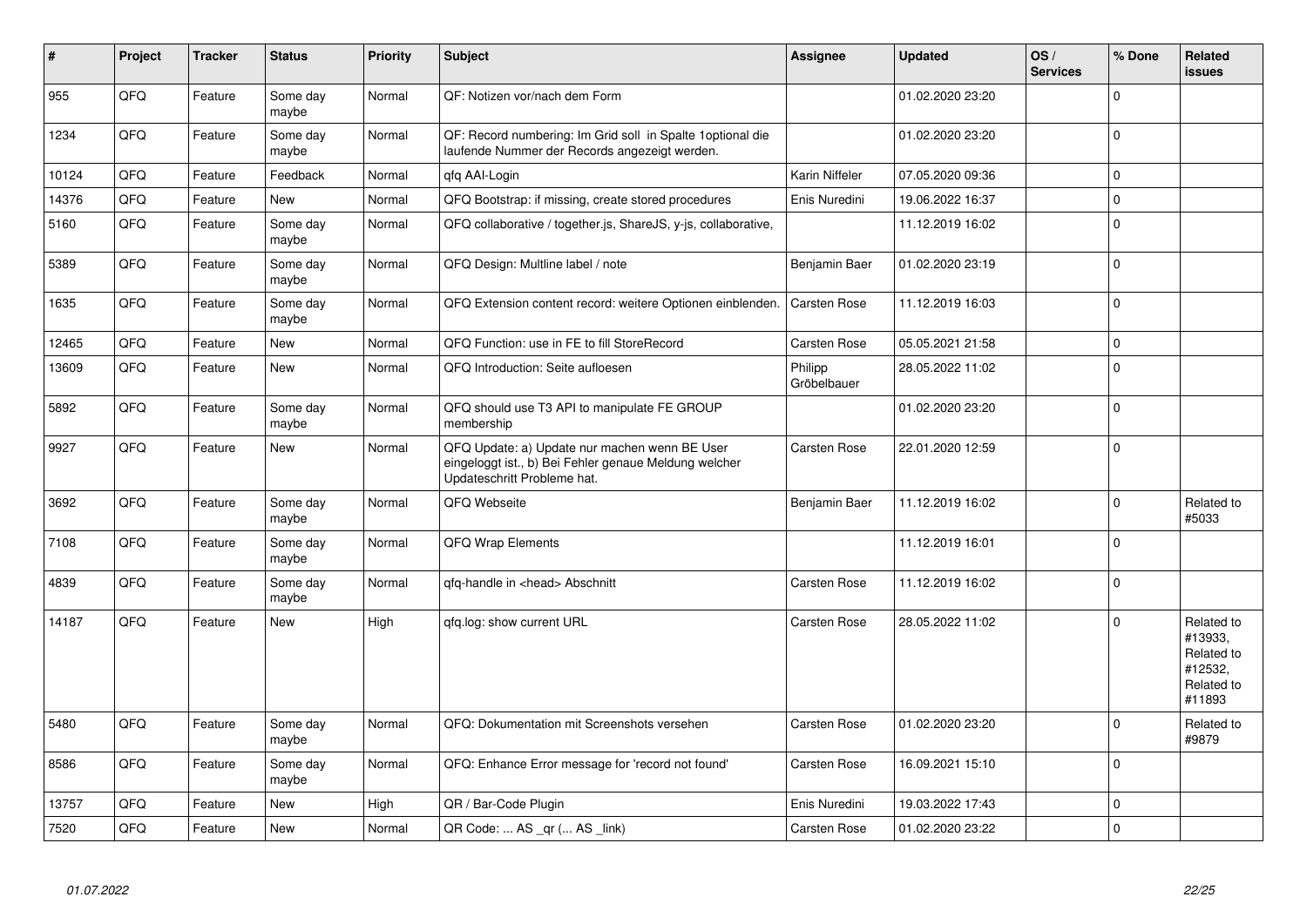| #     | Project | <b>Tracker</b> | <b>Status</b>     | <b>Priority</b> | <b>Subject</b>                                                                               | Assignee      | <b>Updated</b>   | OS/<br><b>Services</b> | % Done              | Related<br>issues                                                      |
|-------|---------|----------------|-------------------|-----------------|----------------------------------------------------------------------------------------------|---------------|------------------|------------------------|---------------------|------------------------------------------------------------------------|
| 5851  | QFQ     | Feature        | Some day<br>maybe | Normal          | Queue System implementieren: MQTT, RabbitMQ                                                  |               | 01.02.2020 23:20 |                        | $\Omega$            | Related to<br>#5715                                                    |
| 7924  | QFQ     | Feature        | New               | Normal          | Radio/Checkbox with Tooltip                                                                  | Carsten Rose  | 01.02.2020 23:22 |                        | $\Omega$            |                                                                        |
| 3867  | QFQ     | Feature        | Priorize          | Normal          | Readonly Formular: Template Groups add/delete ausbeldnen                                     | Carsten Rose  | 05.05.2021 22:12 |                        | $\mathbf 0$         |                                                                        |
| 1623  | QFQ     | Feature        | Some day<br>maybe | Normal          | RealURL                                                                                      |               | 11.12.2019 16:03 |                        | 30                  |                                                                        |
| 7280  | QFQ     | Feature        | New               | Normal          | recently used table                                                                          | Carsten Rose  | 01.02.2020 23:21 |                        | 0                   |                                                                        |
| 7480  | QFQ     | Feature        | New               | Normal          | Record History (Undo / Redo)                                                                 | Carsten Rose  | 11.12.2019 16:16 |                        | $\Omega$            | Related to<br>#2361                                                    |
| 7099  | QFQ     | Feature        | New               | Normal          | Redesign FormEditor                                                                          | Carsten Rose  | 01.02.2020 23:21 |                        | $\Omega$            |                                                                        |
| 13700 | QFQ     | Feature        | New               | Normal          | Redesign qfq.io Seite                                                                        | Carsten Rose  | 19.03.2022 17:43 |                        | $\Omega$            |                                                                        |
| 10012 | QFQ     | Feature        | Priorize          | Normal          | redirectAllMailTo: {{beEmail:T}}                                                             | Carsten Rose  | 08.05.2021 09:54 |                        | $\Omega$            | Related to<br>#12412,<br>Related to<br>#12413,<br>Related to<br>#10011 |
| 12611 | QFQ     | Feature        | Some day<br>maybe | Normal          | Refactoring: Bootstrap with Lazy Loading                                                     | Carsten Rose  | 08.06.2022 10:37 |                        | $\Omega$            | Related to<br>#12490,<br>Related to<br>#10013,<br>Related to<br>#7732  |
| 4640  | QFQ     | Feature        | Some day<br>maybe | Normal          | Rename System Forms                                                                          |               | 01.02.2020 23:20 |                        | $\Omega$            |                                                                        |
| 10005 | QFQ     | Feature        | Priorize          | Normal          | Report / special column name:  AS _calendar                                                  | Carsten Rose  | 03.06.2020 17:28 |                        | $\mathbf 0$         |                                                                        |
| 11323 | QFQ     | Feature        | Some day<br>maybe | Normal          | Report Frontend Editor Modal + Codemirror                                                    | Carsten Rose  | 16.09.2021 15:10 |                        | $\Omega$            | Related to<br>#11036                                                   |
| 8975  | QFQ     | Feature        | <b>New</b>        | Normal          | Report Notation: 2.0                                                                         | Carsten Rose  | 01.02.2020 23:22 |                        | $\Omega$            | Related to<br>#8963                                                    |
| 9983  | QFQ     | Feature        | New               | Normal          | Report Notation: new keyword 'range'                                                         | Carsten Rose  | 01.02.2020 15:55 |                        | $\mathbf 0$         |                                                                        |
| 6723  | QFQ     | Feature        | New               | Normal          | Report QFQ Installation and Version                                                          | Carsten Rose  | 12.06.2021 09:07 |                        | $\mathbf 0$         |                                                                        |
| 10463 | QFQ     | Feature        | New               | Normal          | Report _link: expliztes setzen von HTML Tags (Bedarf fuer<br>'data-selenium' & 'id')         | Enis Nuredini | 23.03.2022 09:23 |                        | $\Omega$            | Related to<br>#7648                                                    |
| 11534 | QFQ     | Feature        | New               | Normal          | Report: Action on selected rows - Table batchprocessing<br>feature                           |               | 18.11.2020 08:15 |                        | $\mathbf 0$         |                                                                        |
| 3967  | QFG     | Feature        | Some day<br>maybe | High            | Report: Checkbox, Radio, Dropdown, Input welches ohne<br>Submit funktioniert - 'Inline-Form' | Carsten Rose  | 03.05.2021 21:14 |                        | 0                   |                                                                        |
| 9052  | QFQ     | Feature        | Feedback          | High            | Report: CodeMirror with SQL Syntax Highlight in FE                                           | Enis Nuredini | 08.06.2022 10:25 |                        | $\mathsf{O}\xspace$ |                                                                        |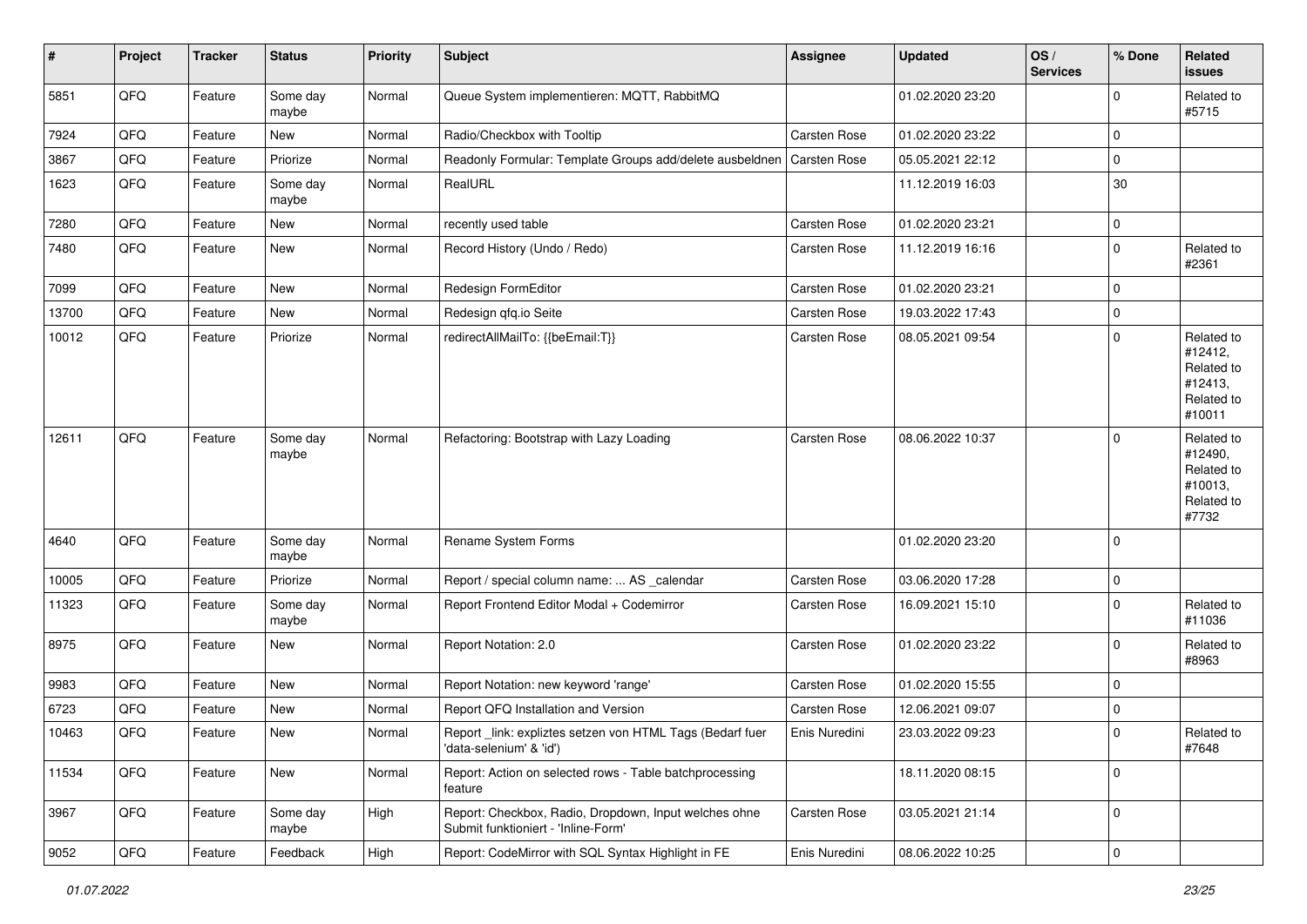| #     | Project | <b>Tracker</b> | <b>Status</b>     | <b>Priority</b> | <b>Subject</b>                                                                                     | Assignee      | <b>Updated</b>   | OS/<br><b>Services</b> | % Done      | Related<br><b>issues</b> |
|-------|---------|----------------|-------------------|-----------------|----------------------------------------------------------------------------------------------------|---------------|------------------|------------------------|-------------|--------------------------|
| 3991  | QFQ     | Feature        | Some day<br>maybe | Normal          | report: Columnname '_skipWrap' skips 'fbeg', 'fend'                                                | Carsten Rose  | 11.12.2019 16:03 |                        | $\Omega$    |                          |
| 4435  | QFQ     | Feature        | Some day<br>maybe | Normal          | Report: striptags - specify allowed tags                                                           |               | 01.02.2020 23:20 |                        | $\Omega$    |                          |
| 9811  | QFQ     | Feature        | New               | Normal          | Report: tag every n'th row                                                                         | Carsten Rose  | 01.02.2020 23:22 |                        | $\mathbf 0$ |                          |
| 5345  | QFQ     | Feature        | New               | Normal          | Report: UPDATE / INSERT / DELETE statements should<br>trigger subqueries, depending on the result. | Carsten Rose  | 27.05.2020 16:11 |                        | $\Omega$    |                          |
| 5129  | QFQ     | Feature        | Some day<br>maybe | Normal          | Reports: SQL fuer x Achse und y Achse                                                              |               | 11.12.2019 16:02 |                        | $\Omega$    |                          |
| 14028 | QFQ     | Feature        | <b>New</b>        | Normal          | Required notification: visual nicer                                                                | Enis Nuredini | 28.05.2022 11:01 |                        | $\Omega$    |                          |
| 7921  | QFQ     | Feature        | Some day<br>maybe | Normal          | Rest API Export: URL kuerzer machen                                                                |               | 01.02.2020 23:19 |                        | $\Omega$    |                          |
| 9394  | QFQ     | Feature        | Priorize          | Normal          | REST: allow for non numerical ids in get requests                                                  | Carsten Rose  | 05.05.2021 22:10 |                        | $\mathbf 0$ |                          |
| 5366  | QFQ     | Feature        | Priorize          | Normal          | Saving with keyboard shortcuts                                                                     | Benjamin Baer | 21.03.2022 09:47 |                        | $\mathbf 0$ |                          |
| 5428  | QFQ     | Feature        | Some day<br>maybe | Normal          | secure thumbnail: late render on access.                                                           | Carsten Rose  | 01.02.2020 23:20 |                        | $\Omega$    |                          |
| 880   | QFQ     | Feature        | Some day<br>maybe | Urgent          | Security: PHP, SQL Injection, XSS                                                                  |               | 03.05.2021 21:14 |                        | $\Omega$    | Related to<br>#14320     |
| 3727  | QFQ     | Feature        | <b>New</b>        | High            | Security: Session Hijacking erschweren                                                             | Carsten Rose  | 03.05.2021 21:14 |                        | $\Omega$    |                          |
| 11076 | QFQ     | Feature        | In Progress       | Normal          | SELECT  AS _websocket                                                                              | Carsten Rose  | 30.08.2020 17:49 |                        | $\Omega$    |                          |
| 7730  | QFQ     | Feature        | Priorize          | Normal          | SELECT Box: title in between                                                                       | Benjamin Baer | 01.02.2020 23:22 |                        | $\mathbf 0$ |                          |
| 7519  | QFQ     | Feature        | <b>New</b>        | Normal          | Select: Multi                                                                                      | Carsten Rose  | 01.02.2020 23:22 |                        | $\Omega$    |                          |
| 14227 | QFQ     | Feature        | New               | Normal          | Selenium Konkurrenz: cypress.io                                                                    | Enis Nuredini | 28.05.2022 11:02 |                        | $\Omega$    |                          |
| 13900 | QFQ     | Feature        | Priorize          | Normal          | Selenium: Check das Cookie/PDF funktioniert                                                        | Enis Nuredini | 25.03.2022 12:45 |                        | $\Omega$    |                          |
| 11080 | QFQ     | Feature        | <b>New</b>        | Normal          | Send MQTT messages                                                                                 | Carsten Rose  | 29.08.2020 19:49 |                        | $\Omega$    |                          |
| 4956  | QFQ     | Feature        | Some day<br>maybe | Normal          | Sendmail: Benutzerdefinierte Headers                                                               | Carsten Rose  | 11.12.2019 16:02 |                        | $\Omega$    |                          |
| 4551  | QFQ     | Feature        | Some day<br>maybe | Normal          | Set 'pills' via dynamicUpdate to show/hide/disabled                                                |               | 01.02.2020 23:20 |                        | $\Omega$    | Related to<br>#3752      |
| 8963  | QFQ     | Feature        | Priorize          | Normal          | Setting values in a store: flexible way                                                            | Carsten Rose  | 05.05.2021 22:10 |                        | $\Omega$    | Related to<br>#8975      |
| 3537  | QFQ     | Feature        | Some day<br>maybe | Low             | SHOW COLUMNS FROM tableName - Extend '{{'<br>definition                                            | Carsten Rose  | 11.12.2019 16:02 |                        | $\Omega$    |                          |
| 7107  | QFQ     | Feature        | Some day<br>maybe | Normal          | Showcase Registration Tool: Anmeldung / Administration :<br>Liste Anmeldungen / Emaileinaldung     | Carsten Rose  | 11.12.2019 16:01 |                        | $\Omega$    |                          |
| 9707  | QFQ     | Feature        | <b>New</b>        | Normal          | SIP security: encode pageld and check pageld on decode                                             | Carsten Rose  | 01.02.2020 23:22 |                        | $\Omega$    |                          |